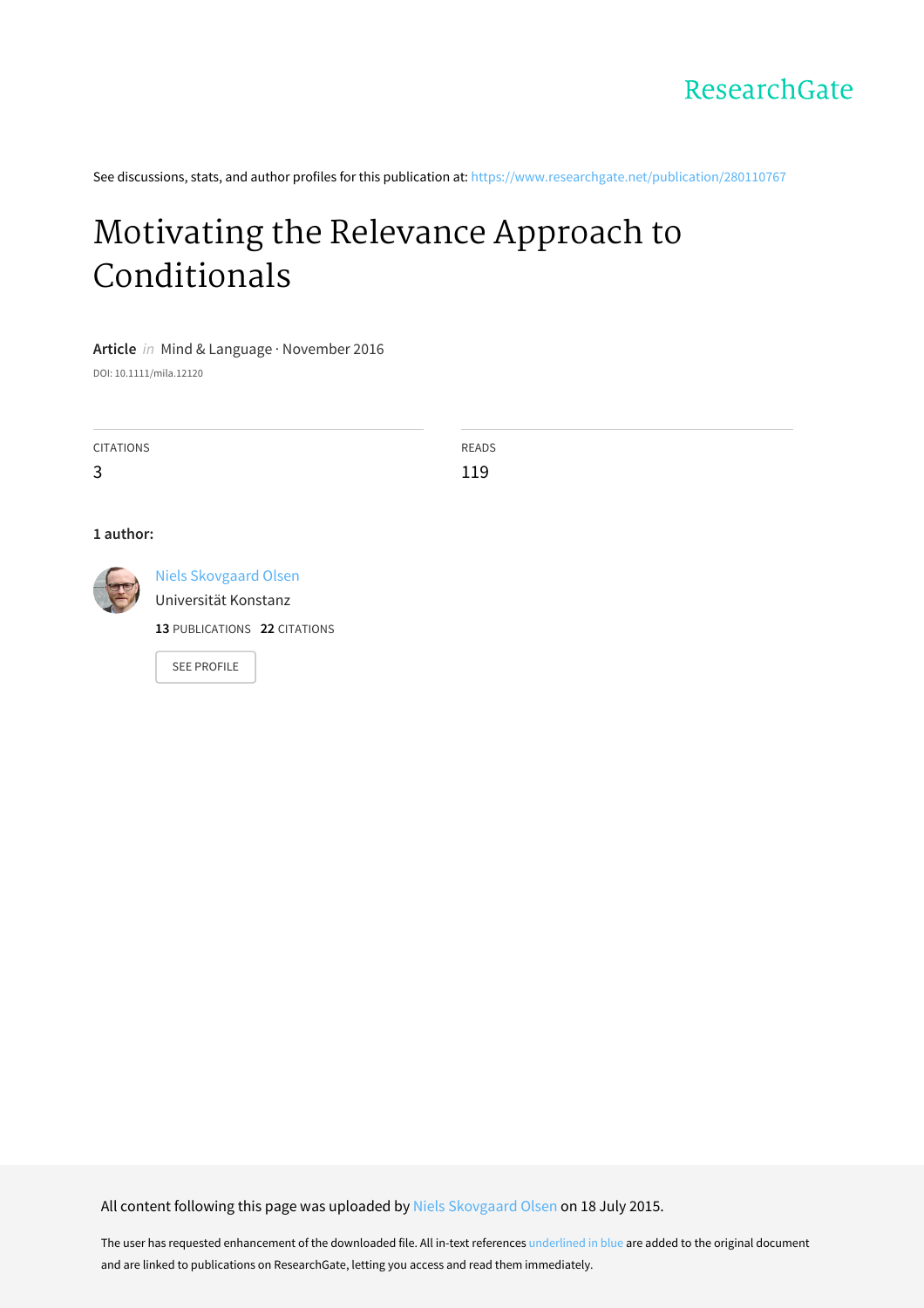# **Motivating the Relevance Approach to Conditionals[1](#page-1-0)**

Niels Skovgaaard-Olsen

*Abstract: The aim is to theoretically motivate a relevance approach to (indicative) conditionals in a comparative discussion of the main alternatives. In particular, it will be argued that a relevance approach to conditionals is better motivated than the suppositional theory currently enjoying wide endorsement. In the course of this discussion, an argument will be presented of why failures of the epistemic relevance of the antecedent for the consequent should be counted as genuine semantic defects (as opposed to be relegated to pragmatics). Furthermore, strategies for dealing with compositionality and the perceived objective purport of indicative conditionals will be put forward.* 

# **1. Introduction**

 $\overline{a}$ 

Due to accumulating psychological evidence of poor logical performance (Evans, 2002, Manktelow, 2012), and difficulties in making sense from an evolutionary perspective of an ability to deal with necessities as opposed to uncertainties (Oaksford & Chater, 2007), there has been a paradigm-shift in the psychology of reasoning (Evans, 2012). Whereas earlier research used deductive logic as the main normative model, recent research has started to use probabilistic, Bayesian models. In the study of conditionals this is seen by a shift away from approaches that analyze the natural language conditional in terms of the material implication ( $\Rightarrow$ ) towards

<span id="page-1-0"></span>This paper profited enormously by discussion and comments made by Wolfgang Spohn, Arno Goebel, María Biezma, Igor Douven, the reviewers, and the participants at Thomas Müller's colloquium at the University of Konstanz.

Address for correspondence: Gießenstr. 18, 79104, Freiburg, Germany.

Email: niels.skovgaard.olsen@psychologie.uni-freiburg.de and n.s.olsen@gmail.com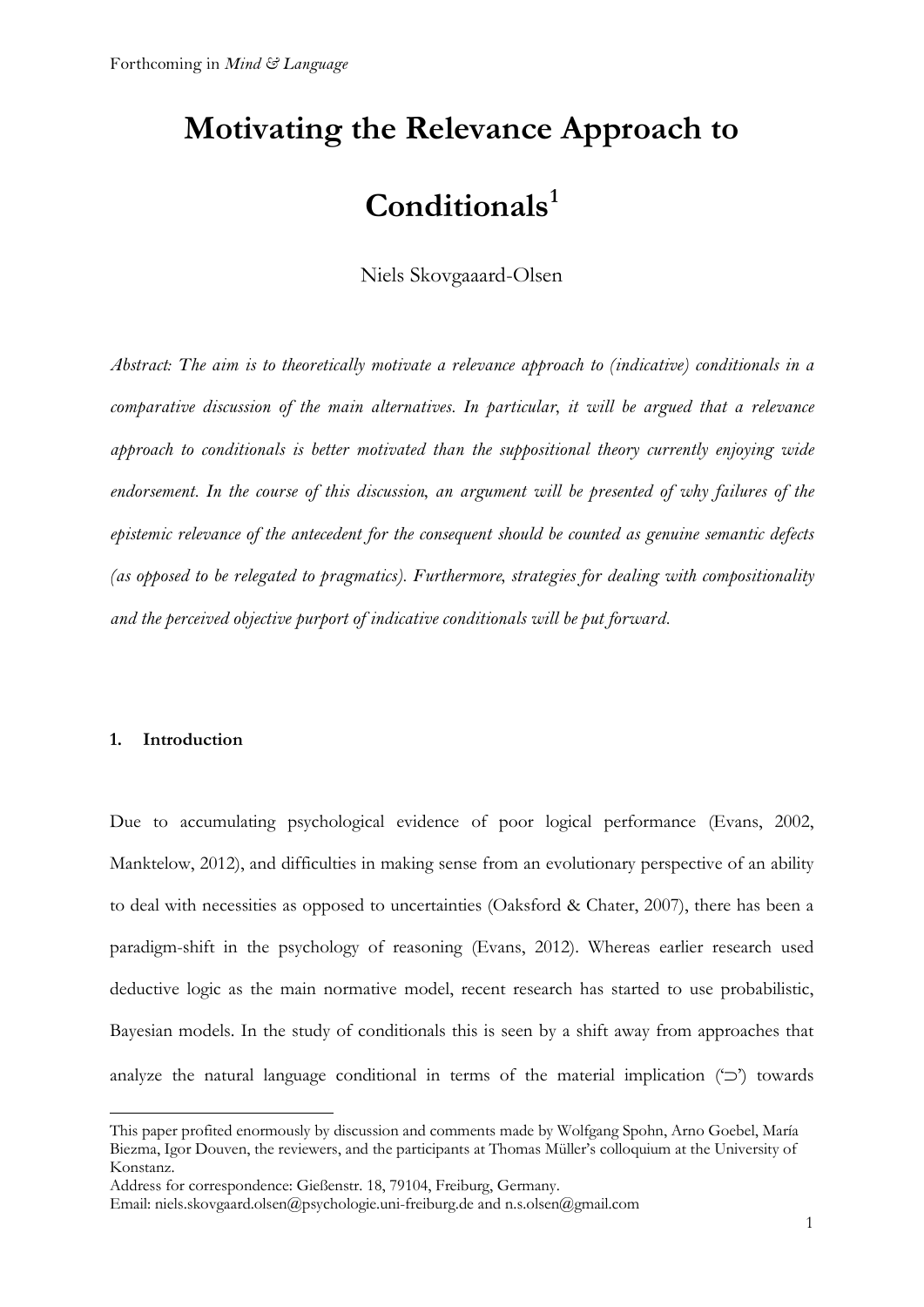probabilistic models that represent our understanding of the natural language conditional as a conditional probability (Evans & Over, 2004, Oaksford & Chater, 2007: ch. 5, Oaksford & Chater, 2010a, Pfeifer, 2013). In the following, we shall cover some of the background for making this move and add to the discussion by motivating the relevance approach to conditionals. Since our main objective is to contribute to the normative discussion about which theory is better philosophically motivated, a full comparative discussion that engages with the empirical literature will be left for another occasion. (In Olsen (2014), Skovgaard-Olsen (forthcoming) some first stabs are taken, however.)

#### **1.1 The Horseshoe Analysis**

The traditionally held view that the semantic content of the natural language indicative conditional is determined by the truth conditions specified by the table below has somewhat disparagingly been called the 'horseshoe analysis':

| $\overline{\mathcal{A}}$ | C | $A \supset C$ |
|--------------------------|---|---------------|
|                          |   |               |
|                          |   | Ι.            |
|                          |   |               |
|                          |   |               |

One of the theoretical difficulties with accepting this account is that it forces us to analyze conditionals with false antecedents as true no matter what the consequent. As a result, both of the following conditionals are to be treated as true in spite of intuitively felt problems with treating (2) as true and the fact that treating both as true would violate an intuitive requirement of conditional consistency:

If the Sahara is covered with ice, it is cold in the Sahara. (1)

If the Sahara is covered with ice, it is warm in the Sahara. (2)

2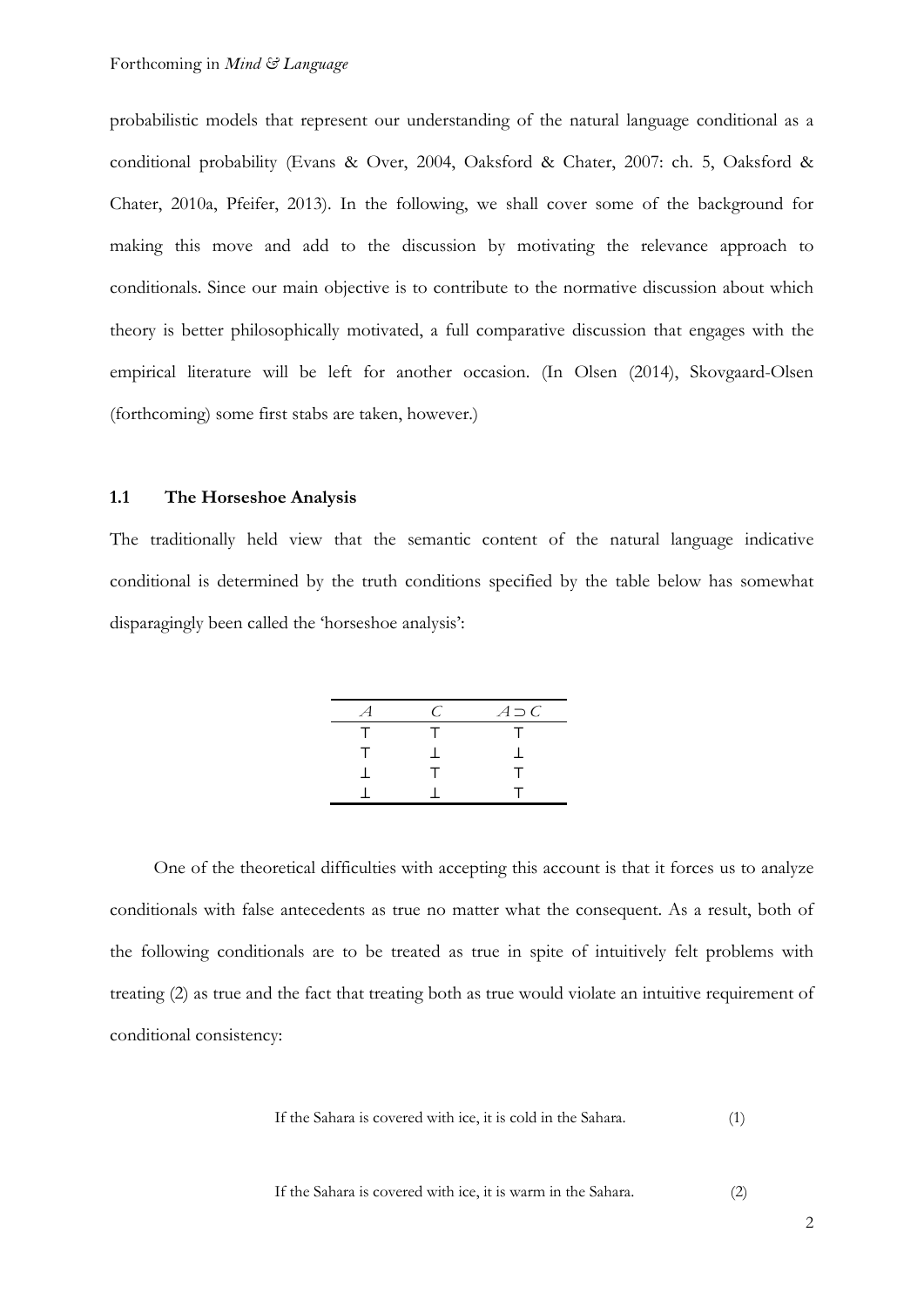A further difficulty is that the abovementioned analysis validates a number of argument schemes that are hard to accept. One case in particular is the so-called paradoxes of the material implication. Since the material implication is guaranteed to be true, whenever either the antecedent is false or the consequent is true, the following argument schemes are valid according to the horseshoe analysis:

$$
\frac{\sim A}{\therefore \text{ if } A, C} \qquad \frac{C}{\therefore \text{ if } A, C} \qquad [1]
$$

This gives rise to paradoxical outcomes, when natural language content is substituted into [1], as it would permit the formulation of arguments with any arbitrary degree of absurdity such as 'it is not the case that Anders Fogh is the prime minister of Denmark. Hence, if Anders Fogh is the prime minister of Denmark, then Konstanz has direct access to the Bodensee' and 'Konstanz has direct access to the Bodensee. Hence, if Anders Fogh is the prime minister of Denmark, then Konstanz has direct access to the Bodensee'.

But in rejecting the validity of [1], one has to be aware that one is thereby also committed to rejecting the universal validity of the *or-to-if inference* as its validity would entail the validity of [1] (Gauker, 2005: ch. 3, Douven, 2015: ch. 2):

$$
\frac{A \vee C}{\therefore \text{ if } \sim A, C}
$$
 [2]

However, although this inference may be reasonable in contexts, where one has evidence for either A or C without knowing which one holds, and one is in the process of eliminating alternatives, it cannot be accepted as a general principle of reasoning (cf. Spohn, 2013). The reason is that in combination with disjunction-introduction, it would validate the following argument schema: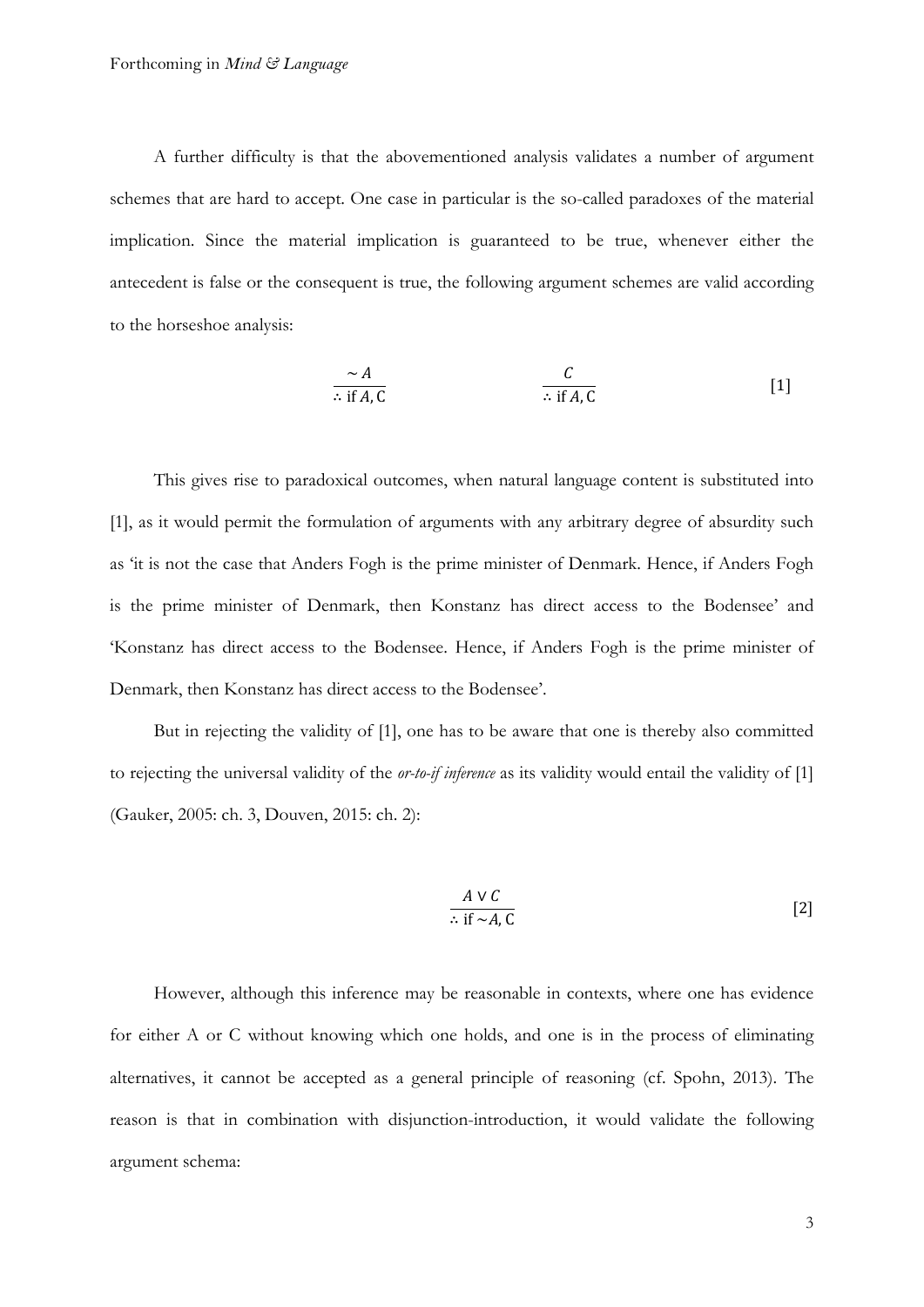$$
\frac{A \vee C}{\therefore \text{ if } \sim A, C}
$$
 [3]

Accordingly, if one is in a position to treat A as true, then one would have to accept the conclusion that if A were not true, then C—*for any arbitrary proposition C*. But then we are back at the absurdity that [1] left us with.

In addition to [1] and [2], the horseshoe analysis also validates a number of further argument schemes with conditionals in the conclusion like strengthening of the antecedent (if A, C ∴ if A & B, C), contraposition (if A, C ∴ if ∼C, ∼A), and transitivity (if A, B; if B, C ∴ if A, C), which have counterexamples that are well-known in the literature (cf. Bennett, 2003: ch. 9).

## **1.2 The Suppositional Theory of Conditionals**

In rejecting the horseshoe analysis and favoring a probabilistic model, the experimental literature is following a philosophical tradition that has, *inter alia*, found expression in the works of Adams (1965), Edgington (1995, 2003, 2006), Woods (1997), and Bennett (2003). Although there are individual differences, these theoreticians are unified by a commitment to the *suppositional theory of (indicative) conditionals*, which consists of the following core claims:

> *The Ramsey Test*: conditionals are assessed by temporarily adding the antecedent to one's knowledge base and evaluating the consequent on the supposition that the antecedent is true.<sup>[2](#page-4-0)</sup>

> *Adam's Thesis*:  $P(\text{if } A, C) = P(C|A)$ , where 'A' and 'C' are not allowed to be conditionals in turn. Or rather:  $Acc(i f A, C) = P(C|A)$ .

> *P-validity*: the validity of arguments containing conditionals in the conclusion is to be evaluated on the basis of p-validity. The inference from the premises,  $A_1, A_2, \ldots, A_k$  to the conclusion,  $B_2$ , is p-

 $\overline{a}$ 

<span id="page-4-0"></span><sup>2</sup> Refinement: to avoid counterexamples like 'If my business partner is cheating me, then I will never find out',

Bennett (2003: 29) introduces further refinements, which are skipped here.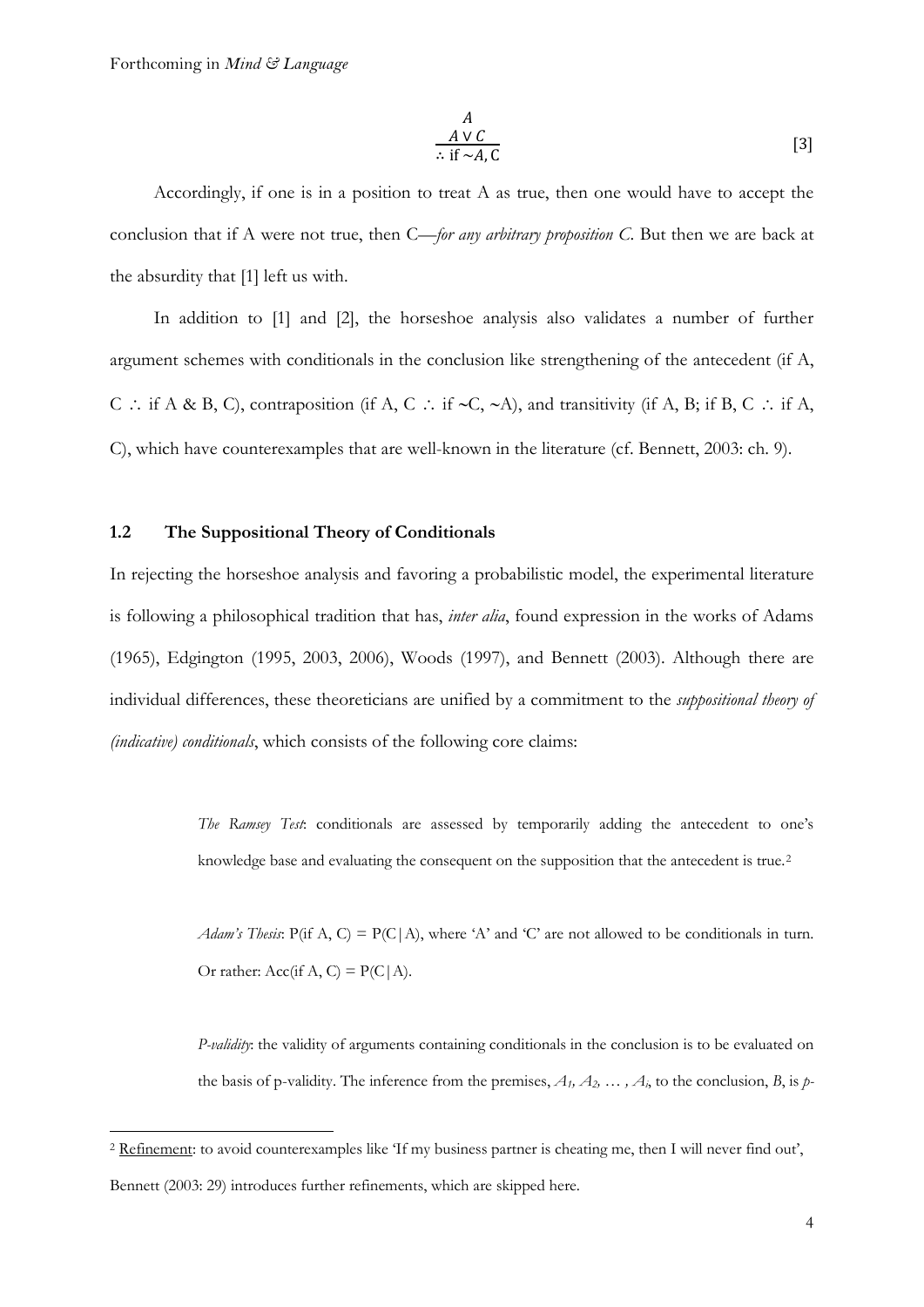*valid* just in case the uncertainty of the conclusion cannot exceed the sum of the uncertainty of the premises:  $[1-P(A<sub>1</sub>)] + [1-P(A<sub>2</sub>)] + ... + [1-P(A<sub>i</sub>)] \ge 1 - P(B)$ .

One issue deserves comment. One reason why one might prefer to replace  $P(if A, C)$  =  $P(C|A)$  by Acc(if A, C) =  $P(C|A)$  in Adams' thesis is Lewis' triviality results, which showed that in general no proposition can be found, whose probability is equal to  $P(C|A)$  for all probability distributions, without their being subject to trivializing features such as only being able to assign positive probabilities to two pairwise incompatible propositions and collapsing P(C|A) to P(C) (Bennett, 2003: ch. 5, Woods, 1997: ch. 4, p. 114-8). But if indicative conditionals don't express propositions, then they can hardly be assigned probabilities in the literal sense, and it is thus arguable that Adams' thesis should be formulated in terms of the *assertibility* or *acceptability* of a conditional, instead of in terms of its probability. Hence, strictly speaking  $P(if A, C) = P(C|A)$ should be replaced by Acc(if A, C) =  $P(C|A)$  in formulating the suppositional theory of conditionals (cf. Douven, 2015: ch. [3](#page-5-0)).<sup>3</sup>

However, there are some differences over whether Lewis' triviality results should make us reject the idea that conditionals have truth values altogether, or whether it is possible to maintain a deflationary sense in which conditionals can have truth values according to the de Finetti truth  $table:<sup>4</sup>$  $table:<sup>4</sup>$  $table:<sup>4</sup>$ 

|  | If $A, C$ |
|--|-----------|
|  |           |
|  |           |
|  | void      |
|  | void      |

 $\overline{a}$ 

<span id="page-5-0"></span><sup>&</sup>lt;sup>3</sup> Reference: Lycan (2001: ch. 4) makes much of this point in his criticism of the suppositional theory.

<span id="page-5-1"></span><sup>4</sup> A potential problem: Some attempts of specifying a sense in which conditionals have trivial truth values include Blackburn (1986), Bennett (2003: ch. 8), Edgington (2003), and Politzer, Over, & Baratgin (2010).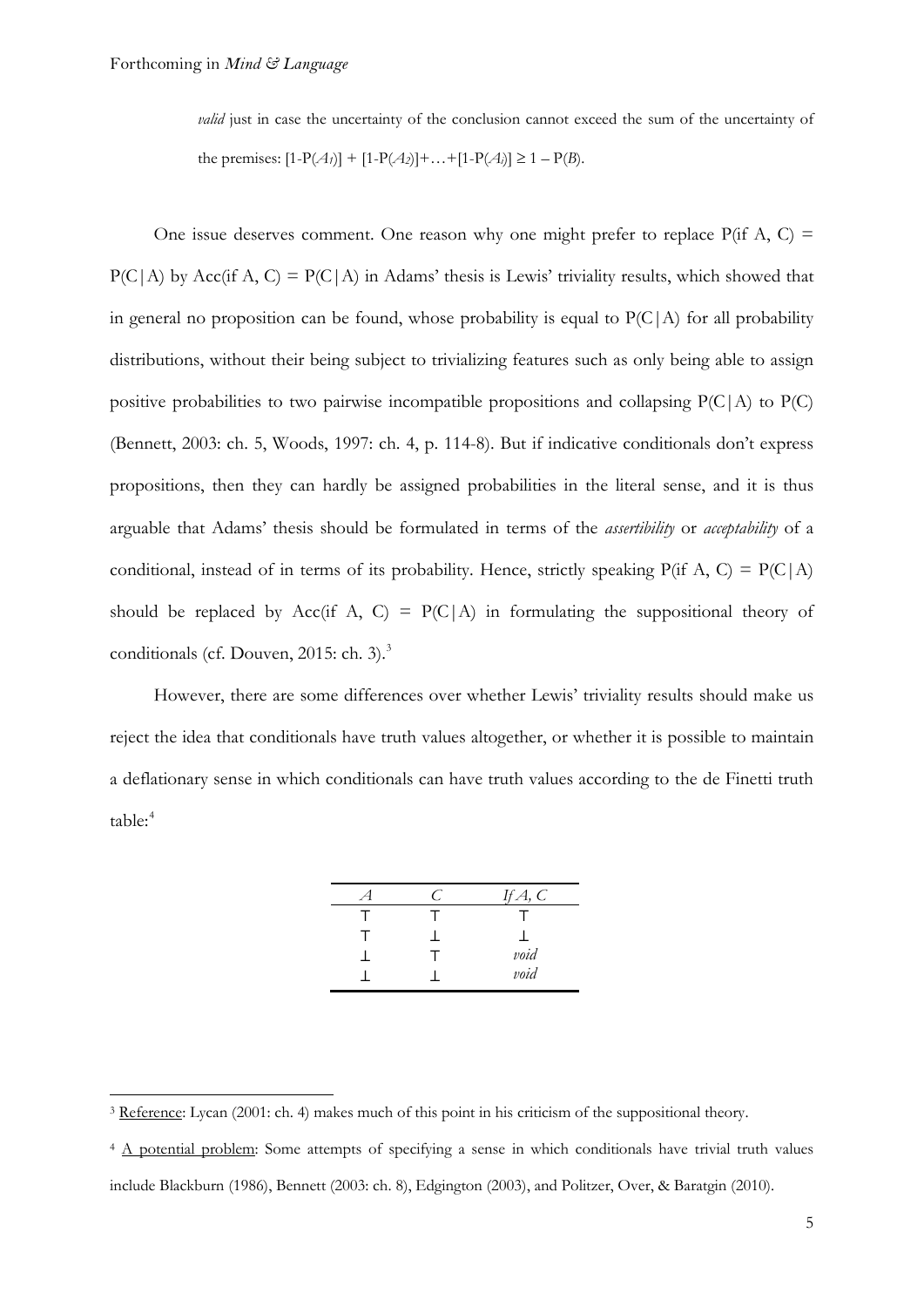If the latter position is adopted, a three-valued logic would have to be formulated that extends the third value to A and C and that provides truth tables for all of the other logical connectives. In Baratgin, Politzer, and Over (2013a, 2013b) some first endeavors to embark on such a project are made from a psychological perspective.

One attractive feature of the suppositional theory of conditionals is that the notion of pvalidity allows us to reject the argument schemes that were found problematic in section 1.1. In contrast, arguments not containing conditionals in the conclusion will be valid according to pvalidity, if they are classically valid.

As Bennett (ibid: 139) says in relation to the paradoxes of the material implication, the present theory does:

> imply that when my value for  $P(A)=0$ , I should have no value for  $P(if A, C)$ ; and that when my value for  $P(C)=1$ , my value for  $P(if A, C)$  should be 1. But nothing follows about the value for  $P(\text{if } A, C)$  when  $P(A)$  is low but  $> 0$ , or when  $P(C)$  is high but  $< 1$ . [Notation changed to yield uniformity.]

However, a case could be made that the suppositional account doesn't invalidate [1] for the right reason. The most natural analysis of its defect is that the problem lies in: (a) validating inferences to conditionals that seem unsupported by the premises, and (b) allowing the antecedent to be *irrelevant* for the consequent in the conditionals introduced.

So although it preserves truth from the premises to the conclusion to make inferences like those involving Anders Fogh from section 1.1, making them would violate our expectations about the epistemic relevance of the antecedent for the consequent to such a degree that it might be doubted that the speaker really understood what he was saying.

Viewed from this light, the ability of the suppositional theory to invalidate [1] by pointing out, as Bennett does, that no constraints on  $P(C|A)$  are made, when  $P(A)$  is low but  $\geq 0$  and  $P(C)$  is high but < 1, is a small victory as it likewise fails to accommodate (a) and (b).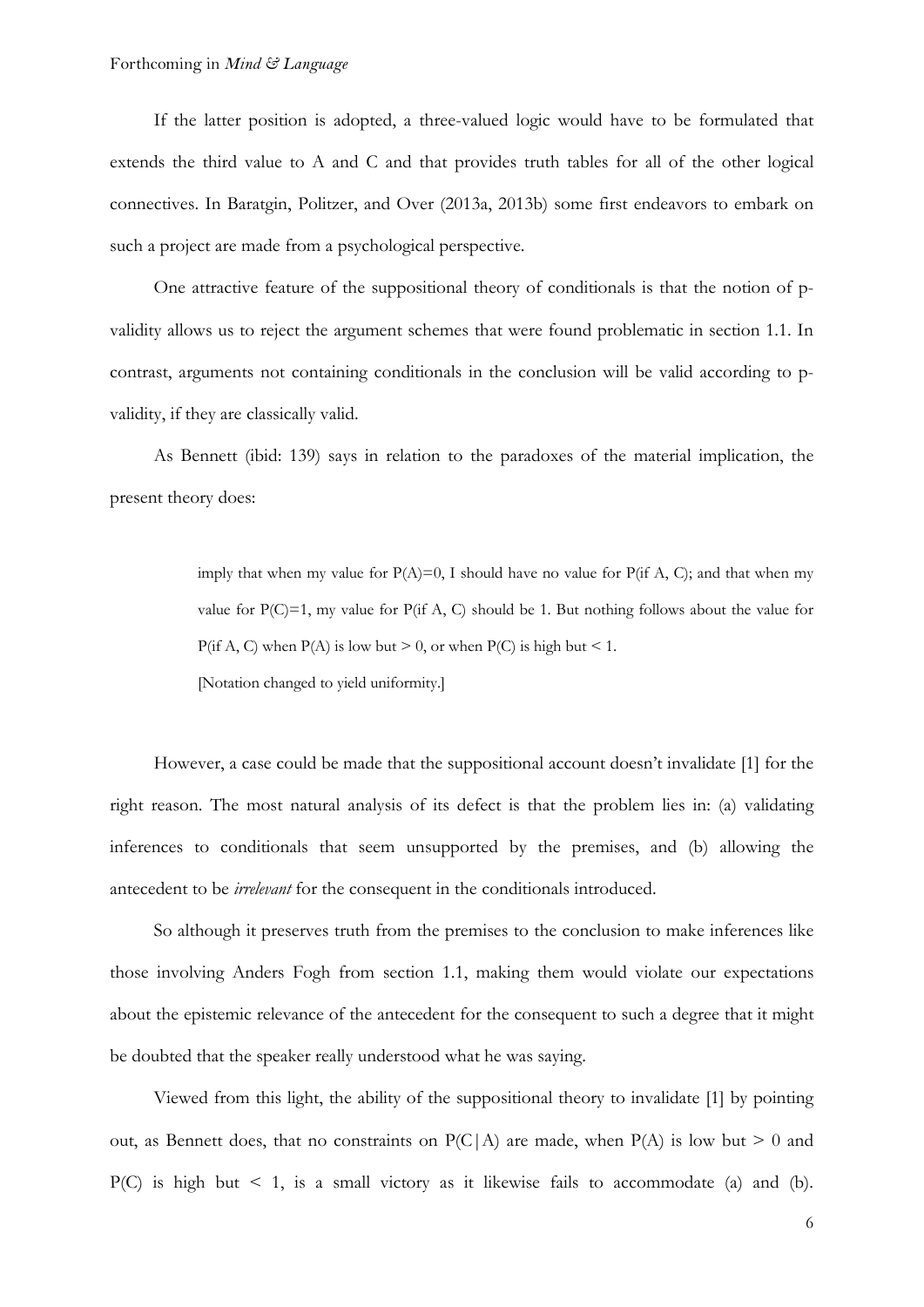Furthermore, as the same quote reveals, the suppositional theory is actually committed to the permissibility of the inference to 'if A, C' from 'C', whenever  $P(C) = 1$ . But, of course, then the door is once more open to the introduction of absurd inferences, where the antecedent is irrelevant for the consequent. Moreover, if the conclusion consists of conditionals containing candidates for 'analytical' connections between the antecedent and the consequent, p-validity permits that they be inferred from any premise where  $P(A) \le 1$ .<sup>[5](#page-7-0)</sup> Hence, the inference to 'if England has a queen, then the royal family in England has at least one female member' from any arbitrary premise (no matter how irrelevant) is sanctioned. So not only does the suppositional theory of conditionals fail to render [1] invalid due to (a) and (b), but it would appear to have its own problems with satisfying these constraints as well.

A further related worry is that the de Finetti truth table seems to be a small improvement, when it comes to handling our pair of Sahara conditionals from section 1.1. The reason is that holding that (1) and (2) take the truth value 'void' due to their false antecedents leaves us unable to explain the defect of (2) with its insinuation that the Sahara's being covered by ice somehow constituted a reason for thinking that the Sahara is a warm place to be. Moreover, it leaves us unable to account for the semantic defect that arises once both (1) and (2) are simultaneously held to be true.<sup>[6](#page-7-1)</sup>

It should finally be noted that although I didn't include these further claims among the core theses above, often the suppositional theory is stated by saying that:

<span id="page-7-0"></span><sup>&</sup>lt;sup>5</sup> Qualification: In the quote above, Bennett says that P(if A, C) is undefined for  $P(A) = 0$ . But Pfeifer (2013) presents a version of the suppositional theory, broadly conceived, which allows for assignments of values to  $P(i f A, C)$  for  $P(A) = 0$ .

<span id="page-7-1"></span><sup>&</sup>lt;sup>6</sup> Refinement: However, as one of the reviewers points out, the suppositional theory can explain why the combination of holding both (1) and (2) to be true is problematic, if Jeffrey's suggestion is adopted of replacing 'void' by the conditional probability in the de Finetti truth table (cf. Baratgin, Politzer, and Over, 2013a, 2013b).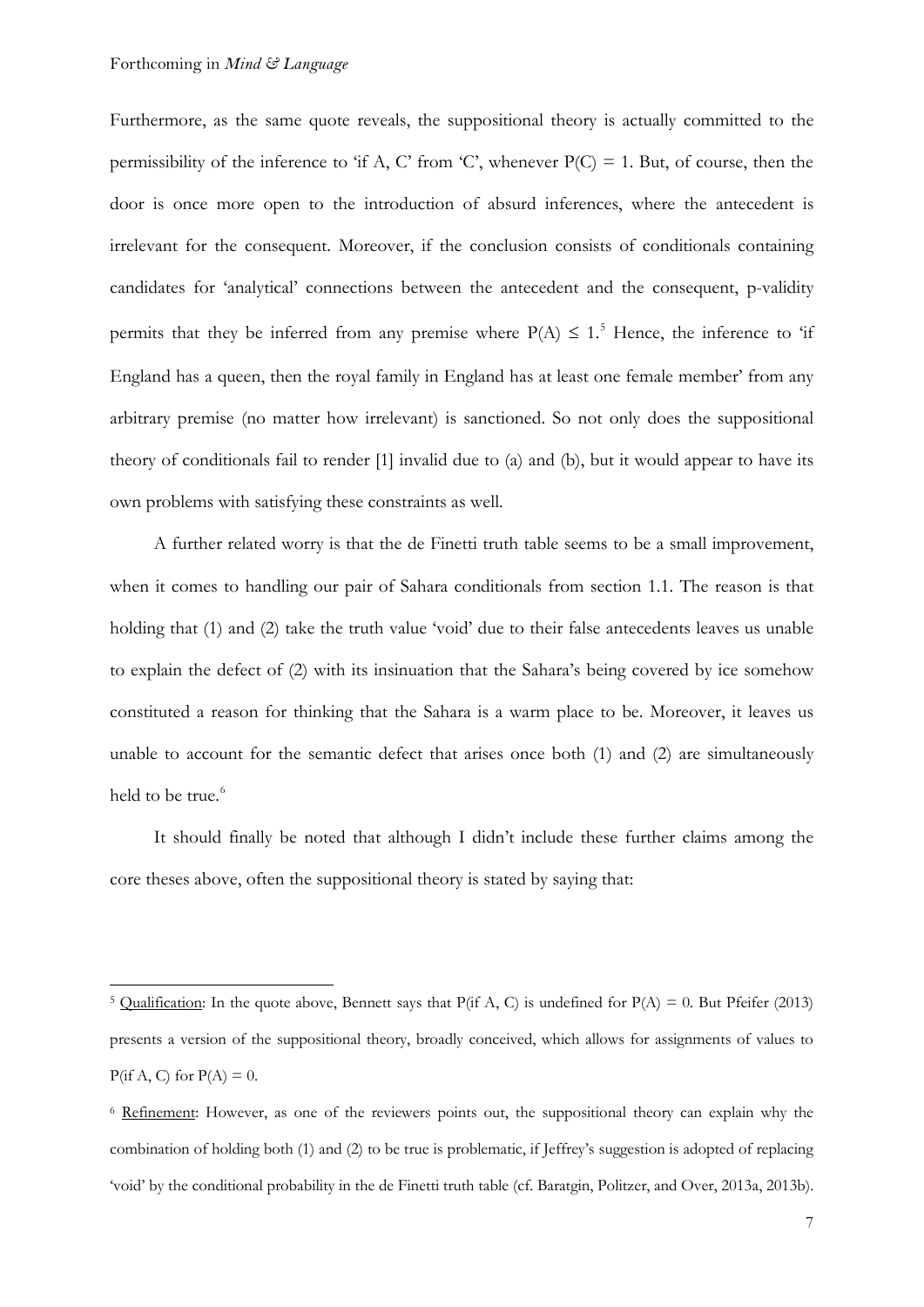- (i) assertive uses of conditionals are to be understood as *conditional assertions*, where one is only prepared to assert the consequent under the supposition of the antecedent being true ([Edgington, 1995](https://www.researchgate.net/publication/31273952_On_Conditionals?el=1_x_8&enrichId=rgreq-7cd8c817751de17319d11462b8d389db-XXX&enrichSource=Y292ZXJQYWdlOzI4MDExMDc2NztBUzoyNTI0OTE3NTc1MTg4NDhAMTQzNzIxMDEzNDM1OA==), Woods, 199[7, Bennett, 2003](https://www.researchgate.net/publication/290671173_A_Philosophical_Guide_to_Conditionals?el=1_x_8&enrichId=rgreq-7cd8c817751de17319d11462b8d389db-XXX&enrichSource=Y292ZXJQYWdlOzI4MDExMDc2NztBUzoyNTI0OTE3NTc1MTg4NDhAMTQzNzIxMDEzNDM1OA==): ch. 8, and Oaksford & Chater, 2007: ch. 5), and
- (ii) the suppositional theory captures Ryle's (1950) idea of conditionals serving as inference tickets (Bennett, 2003: 118, Oaksford & Chater, 2007: ch. 5)

However, in appealing to intuitively attractive ideas like (i) and (ii), the proponents of the suppositional theory are invoking auxiliary hypotheses that are not systematically related to what has been identified as the core claims of the theory above. For it would appear that a more natural home for (i) and (ii) would be an account emphasizing that the antecedent must be (epistemically) relevant for the consequent—and that the antecedent may favorably be thought of as a reason for the consequent in assertive uses of conditionals—which is the kind of account we now turn to.<sup>[7](#page-8-0)</sup>

# **1.3 The Relevance Approach**

 $\overline{a}$ 

There is an older tradition in philosophy to understand the paradigmatic cases of natural language conditionals as expressing inferences, where the premise is a reason for the consequent, which has, *inter alia*, been articulated by Kant (Log, AA 09: § 25), Goodman (1991, [1947]), Ryle (1950), Rott (1986), Strawson (1986), Brandom (1994), Douven (2008, 2013, 2015), and Krzyżanowska (2015) and made precise using the formal tools of ranking theory in Spohn (2013, 2015). Until

<span id="page-8-0"></span><sup>7</sup> On the severity of the Problem: This problem is actually quite severe for the suppositional theory of conditionals, if Kölbel (2000) is right that denying that indicatives have truth conditions commits the proponents of the suppositional theory to holding that conditionals are to be understood as a syntactical device that functions as a complex force indicator indicating that the consequent is only asserted conditionally on the antecedent being asserted.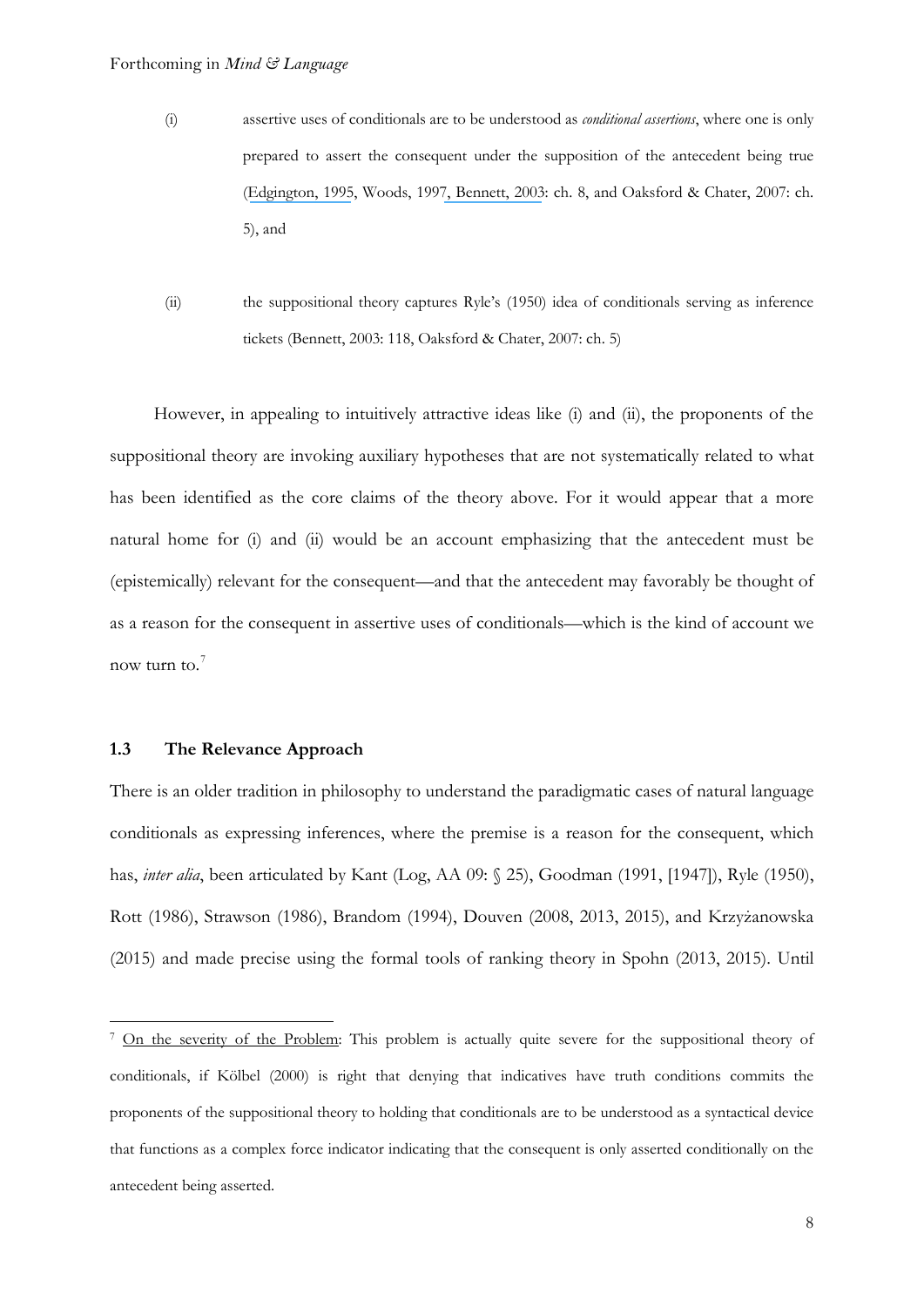now this view has found little play in psychology of reasoning. But some promising first steps are taken with Douven (2015), Krzyżanowska (2015), Olsen (2014), and Skovgaard-Olsen (forthcoming).

Viewed from the present perspective, p-validity shares the same problem with deductive validity in that it defines validity in terms of a formal property that permits us to draw inferences to conclusions that don't preserve reason relations from the premises to the conclusion. Historically, the realization that the premises must somehow be relevant for the conclusion was first captured by Alan Ross Anderson and Nuel Belnap in relevance logic by the syntactical requirement that the premises are actually used in the construction of a proof for the conclusion (cf. Mares, 2007: 6ff.).

A more recent approach that is in a better position to connect to the turn towards modeling reasoning under uncertainty in psychology of reasoning is the ranking-theoretic approach to conditionals advanced in Spohn (2013, 2015). Briefly stated, ranking theory is a comprehensive, formal epistemology that has been developed in parallel to Bayesian epistemology with the goal of providing a unifying framework for full beliefs and degrees of beliefs (Spohn, 2012). Its axioms are as follows:

> *Definition 1*: let *A* be an algebra over *W*, the set of all possible worlds. Then κ is a *negative ranking function* for  $\hat{A}$  iff  $\kappa$  is a function from  $\hat{A}$  into  $N \cup {\infty}$ , the set of natural numbers plus infinity, such that for all  $A, B \in \mathcal{A}$ :

$$
\kappa(W) = 0 \text{ and } \kappa(\emptyset) = \infty \tag{4}
$$

$$
\kappa(A \cup B) = \min\{\kappa(A), \kappa(B)\}\tag{5}
$$

where κ(A) is called the *negative rank* of A. From the above it follows that:

$$
\kappa(A) = 0 \text{ or } \kappa(\overline{A}) = 0 \text{ or both} \tag{6}
$$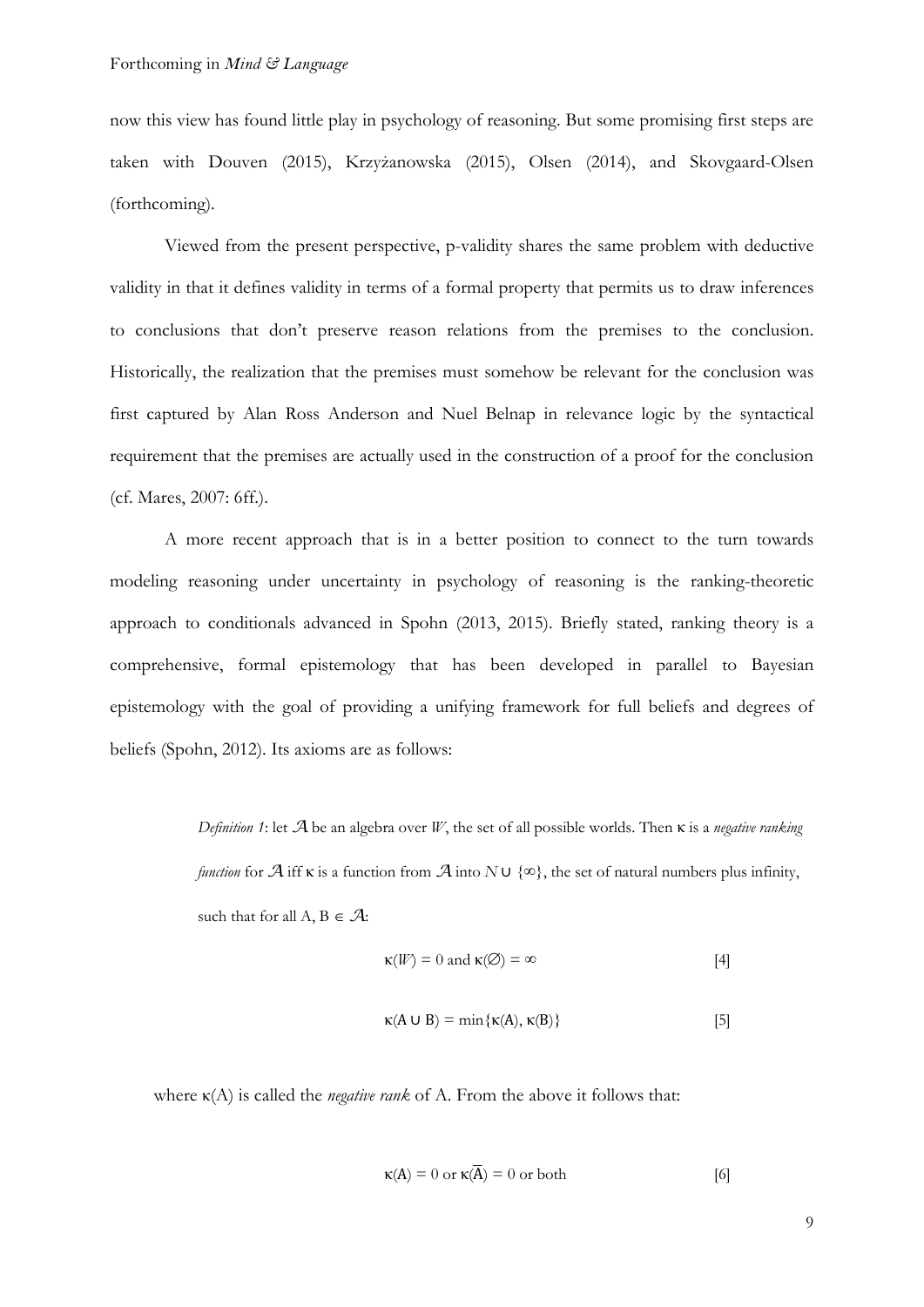If  $\kappa(A) < \infty$ , then the *conditional rank* of B given A is defined as follows:

$$
\kappa(B|A) = \kappa(A \cap B) - \kappa(A) \tag{7}
$$

Negative ranks are said to represent degrees of disbelief. If we want a unifying representation of full beliefs, degrees of disbelief, and degrees of beliefs, then two-sided ranks can be invoked, which are defined as follows:

$$
\tau(A) = \kappa(\overline{A}) - \kappa(A) \tag{8}
$$

A is said to be believed whenever  $\tau(A) > 0$ , disbelieved whenever  $\tau(A) \le 0$ , and the agent is said to be neutral whenever  $\tau(A) = 0$ . For a full discussion of the respective advantages of ranking theory, we will have to defer the reader to Spohn (2012). But the basic point in stating a semantics for the conditional is that it provides us with a notion of (full) conditional beliefs, which allows us to side-step worries relating to the lottery paradox (cf. Spohn 2013, 2015).

In Spohn (2012: ch. 6) an epistemic notion of relevance is introduced as follows:

| A is positively relevant to C iff | $\tau(C   A) > \tau(C   \overline{A})$ | 191    |
|-----------------------------------|----------------------------------------|--------|
| A is irrelevant to C iff          | $\tau(C A) = \tau(C A)$                | $[10]$ |
| A is negatively relevant to C iff | $\tau(C   A) < \tau(C   A)$            | $[11]$ |

This notion is used to analyze the notion of reasons by holding that A is a reason *for* C iff [9] holds and a reason *against* C iff [11] holds. On this basis, four types of reason relations are analyzed as follows:

| Supererogatory reason | $\tau(C   A) > \tau(C   \overline{A}) > 0$    | 9a             |
|-----------------------|-----------------------------------------------|----------------|
| Sufficient reason     | $\tau(C   A) > 0 \geq \tau(C   A)$            | 9 <sub>b</sub> |
| Necessary reason      | $\tau(C   A) \geq 0 > \tau(C   \overline{A})$ | 9c             |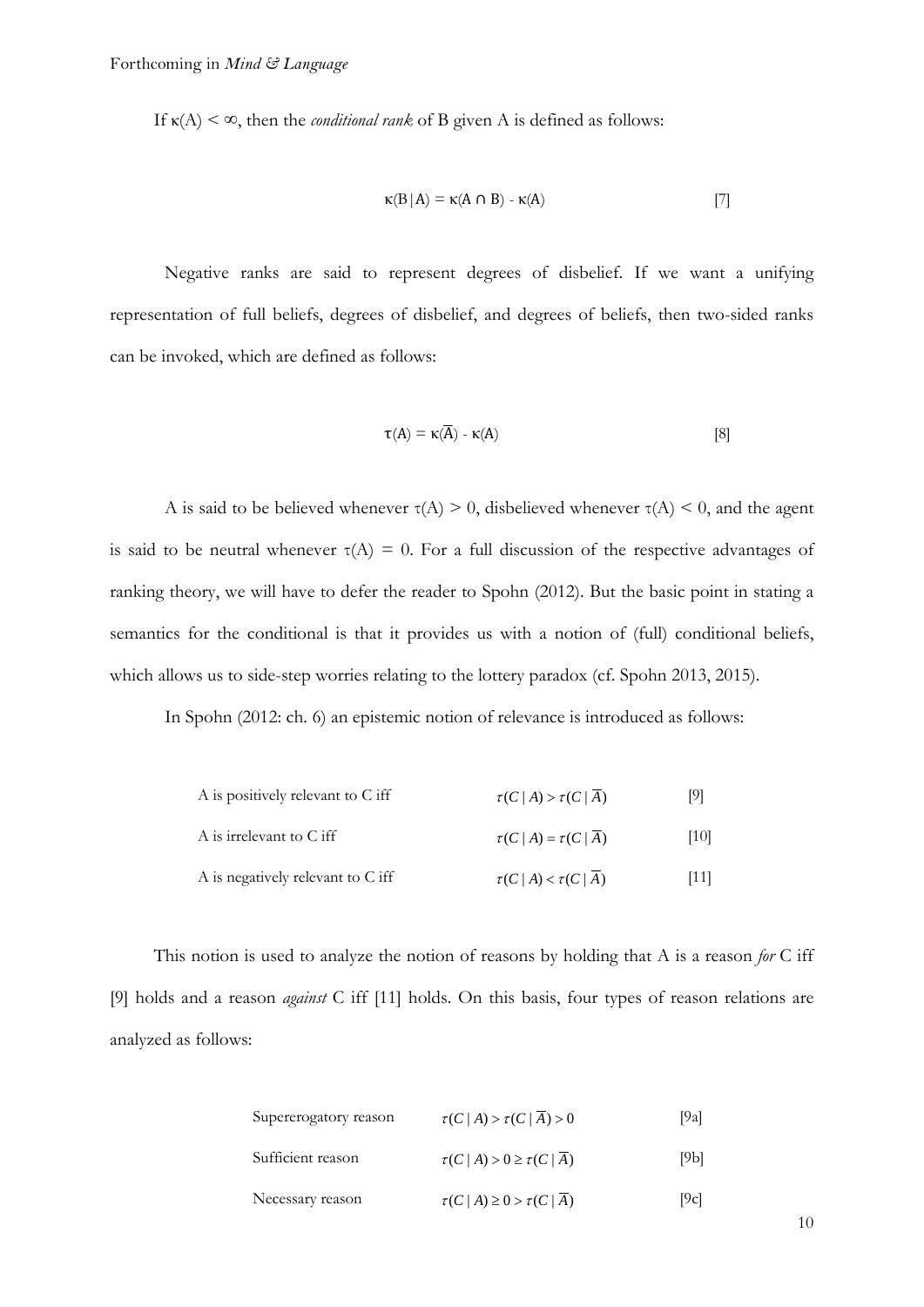$$
Insufficient reason \t\t 0 > \tau(C \mid A) > \tau(C \mid \overline{A}) \t\t [9d]
$$

Now the starting point for Spohn's (2013, 2015) semantics is that conditionals express conditional beliefs, which can be represented by  $\tau(C|A) > 0$ . But the suggestion is then added in Spohn (2013) that conditionals have a range of expressive functions that go beyond the Ramsey test such as expressing the reason relations above. Whereas these inequalities focus our attention on the extent to which the antecedent is rank raising for the consequent, the Ramsey test merely consists in adding the antecedent to our knowledge base and evaluating the probability of the consequent on its basis. Hence, these constructions hold the promise of making the old idea precise that conditionals codify inferential relations and that the antecedent can be seen as a reason for the consequent in central applications of conditionals.

Now as both relevance logic and the ranking-theoretic approach to conditionals are based on the same intuitions, we can follow Mares (2007: 14) in citing the following examples as a way of motivating why the dimension of relevance should be integrated into our semantic analysis. Knowing that guinea pigs have no tails, we would probably find that there is some sort of semantic defect in the following indicative conditional:

If I pick this guinea pig up by the tail, its eyes will fall out. 
$$
(3)
$$

Since we know that the antecedent is false, it seems problematic for the conditional to suggest that there is some sort of connection between guinea pigs being picked up by their (nonexisting) tail and their eyes falling out. Of course, opponents of the relevance approach would hold that it is just pragmatically misleadingly to use this conditional in certain contexts, because it carries this implicature. However, in reply we must ask why the opponent of the relevance approach is so certain that there is a layer of semantic competence in ordinary people, whereby a (literal) meaning can be attributed to conditionals of this type, without it appearing that there is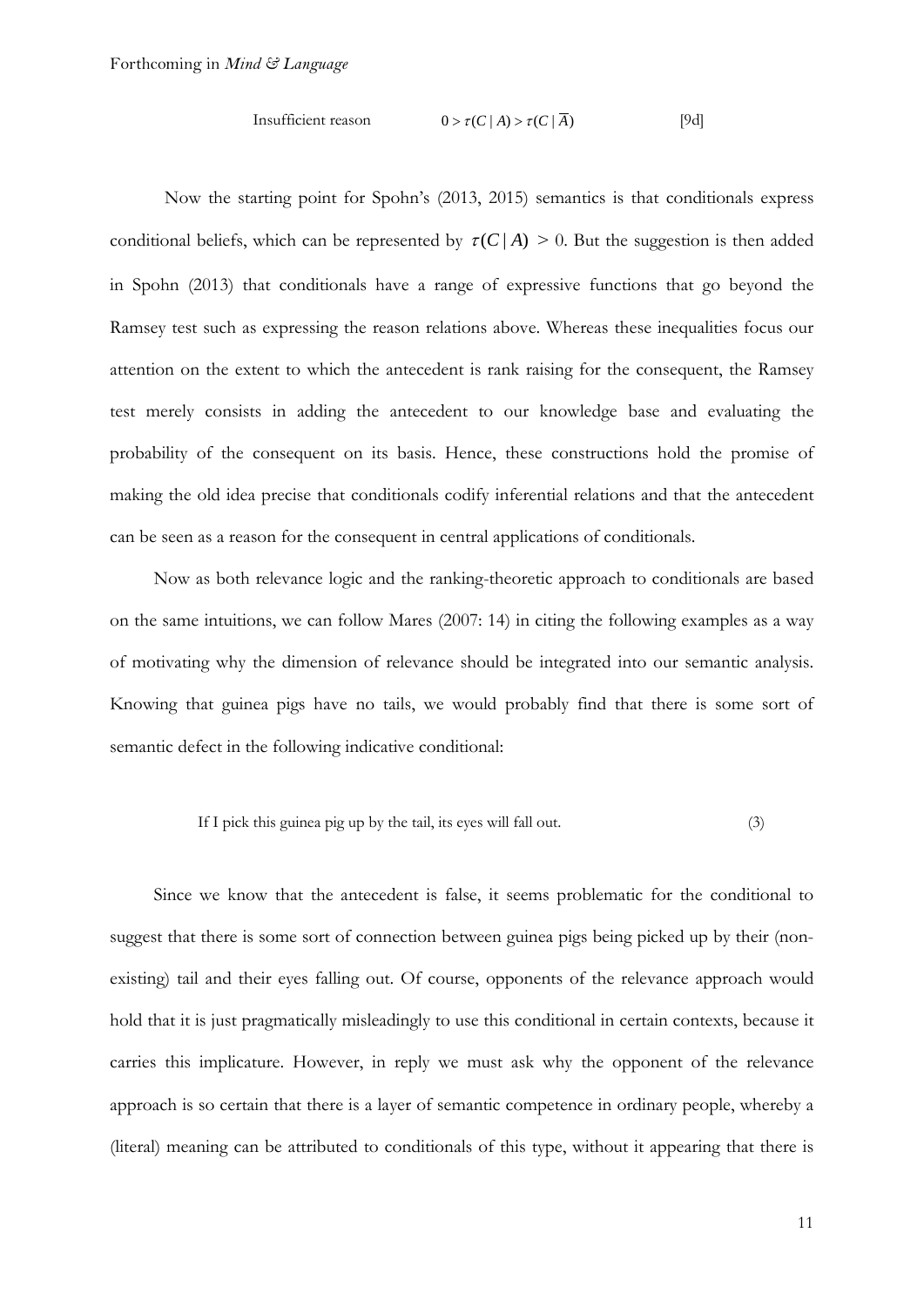some sort of semantic defect. This is surely an empirical question that cannot merely be decided by the intuitions of card-carrying theoreticians.

Moreover, as Mares (ibid.) points out, the indicative above also has a counterfactual analogue. So the problem cannot just be set aside as a local one without implications for the core theory:

If I were to scare this pregnant guinea pig, its babies would be born without tails. (4)

Again here it seems that this conditional should be treated as having some sort of semantic defect merely in virtue of the fact that the babies of guinea pigs will in any case be born without tails. In addition, there are the examples of semantic defects due to the antecedent's obvious irrelevance for the consequent, where both are true, which will have to be accepted as having a literal meaning, whereby they are perfectly fine, according to the horseshoe analysis and the suppositional theory (cf. Edgington, 1995: 267):

If Napoleon is dead, Oxford is in England 
$$
(5)
$$

Before justifying why lack of relevance should be considered a genuine *semantic defect* of conditionals in section 2.2, section 2.1 will provide an argument against attempts of restricting considerations of relevance to a pragmatic component that should not be allowed to enter into the semantic analysis.

# **2. The Semantics/Pragmatics Distinction**

To set the stage, the following quote is instructive as it laments the tendency to ban items from our semantic analysis merely because the dominant semantic theory is unsuitable to handle them: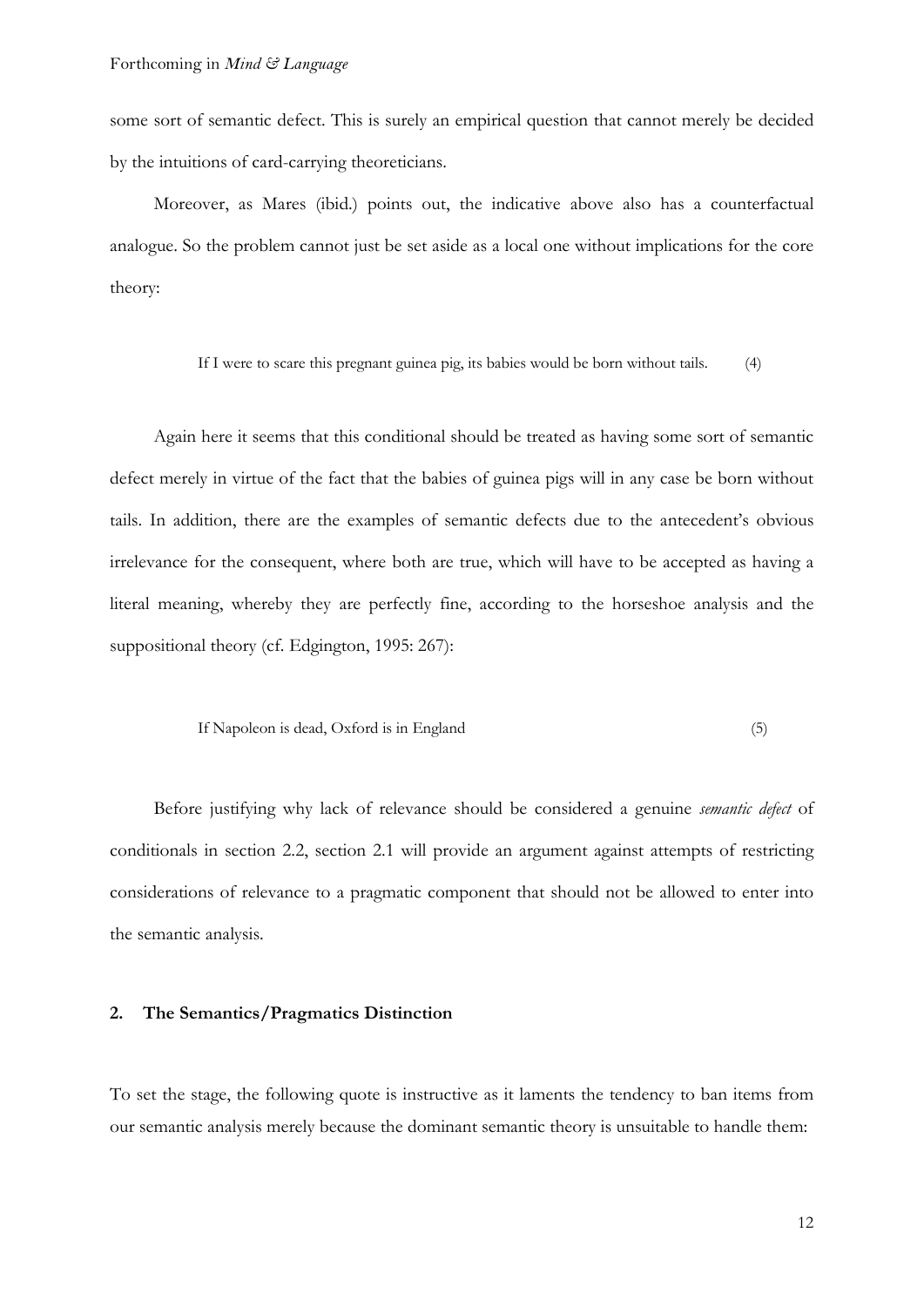*Method determines Matter*: If we are to say what an expression means by giving truth conditions, then "Goodbye." has no meaning. If we are to say what an expression means by describing its use, then "Goodbye." does have a meaning. I believe that the tendency to banish a wide variety of semantic regularities (including those of indexicals) to the netherworld of 'pragmatics' has been a direct consequent of the fact that the dominant forms of semantic theory are unsuitable for these expressions. (Kaplan, unpublished: 4)

Many things are controversial in philosophy of language. One thing in particular is the issue of where to draw the distinction between semantics and pragmatics. However, we are forced to confront this issue as there is a tendency in the literature on conditionals to grant that there is a strong intuitive force in saying that there must be some sort of connection between the antecedent and the consequent (or that the first must be epistemically relevant for the second), but then to set this issue aside as a topic to be dealt with through pragmatic auxiliary hypotheses to our semantic account of conditionals (e.g. Edgington, 1995: 269).

One tradition in philosophy focuses on the descriptive use of language as the core of meaning to be accounted for first on which everything else builds (e.g. the account of speech acts and non-literal uses of language), and analyzes it in terms of truth conditions of sentences that are constructed on the basis of referential relations to the world. In this tradition, a strong distinction between semantics and pragmatics can be made by holding that truth conditions give the contextinvariant meaning of sentences, which can then be modulated pragmatically through factors holding in particular contexts. Yet, the picture gets complicated by the fact that even things like reference assignment and scope interpretation, which are needed for specifying the requisite truth conditions, may depend on pragmatic considerations (Riemer, 2010: 129).

Another tradition in philosophy holds that meaning is to be understood in terms of use and that we should understand the meaning of sentences in terms of an analysis of the pragmatics of their appropriate use (cf. Brandom, 1994, Khlentzos, 2004). Within this tradition, it will still be possible to draw a distinction between effects of *mere pragmatics*, and the general analysis of meaning, by holding that: (a) the pragmatics of appropriate use can be modulated by context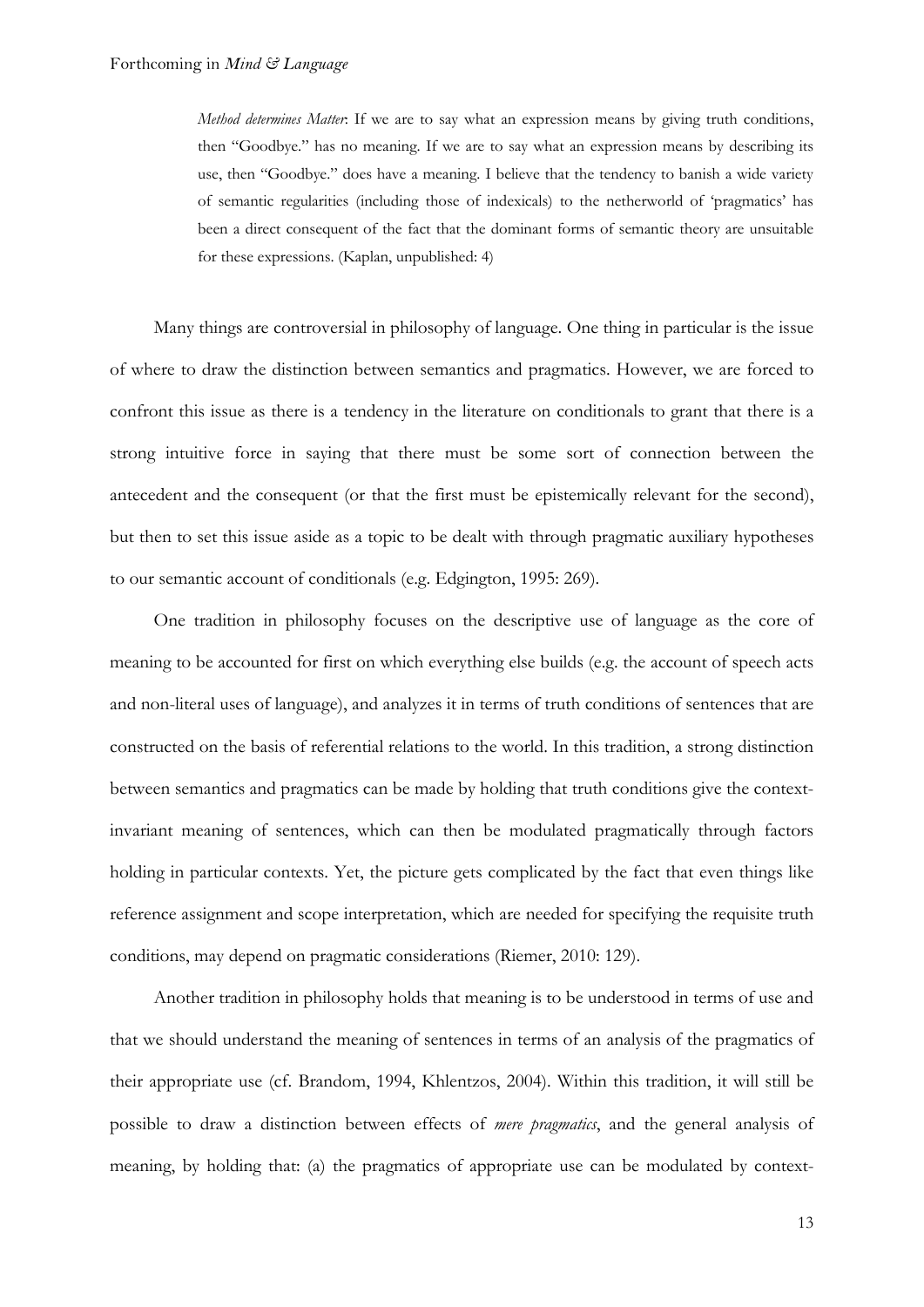specific factors, and (b) there are norms of appropriate use like norms of politeness or prudence, which are not to be included in the analysis of meaning as the scope of the latter is restricted to epistemic norms. (And again the idea is that the assertive use of language is the core of meaning that is to be accounted for first on which everything else builds.)

In contrast, in linguistics we have an opposition between whether to understand semantic content as consisting in truth conditions, the conventional, or non-inferential meaning, and thus whether pragmatics should be thought in terms of the implicated meaning, the non-conventional meaning, or the inferential meaning (Birner, 2013: 99-103).<sup>[8](#page-14-0)</sup>

But in all cases it seems attractive to set aside effects of mere pragmatics in the general analysis of meaning, which is supposed to deal with contents that can be assigned to sentences on the basis of the standard interpretation of linguistically (e.g. syntactically and lexically) encoded information and only a bare minimum of knowledge about context-specific factors (cf. Bach, 2006). For present purposes, this will serve as our tentative explication of semantic content.

Notice, however, that we can still include indexicals (e.g. 'I', 'here') in the semantic analysis on the basis of this criterion by holding that the kind of pragmatic modulation referred to above involves overriding the standard meaning that can be assigned to a phrase/word/sentence on the basis of extra premises that only hold in a given context. In contrast, the context-dependency introduced by indexicals doesn't involve overriding the standard interpretation of the sentences in which they occur. Rather their context-dependency merely consists in it being part of their standard interpretation to be treated as semantic variables whose arguments are supplied by the context. Hence, it is perfectly possible to understand that the function of 'I' is to refer to the speaker, whoever he/she is, in the sentence 'I took the last cookie' without yet being able to determine exactly who the sinner was in the absence of further information about who uttered the sentence.

 $\overline{a}$ 

<span id="page-14-0"></span><sup>8</sup> Acknowledgement: I am here indebted to discussions with María Biezma.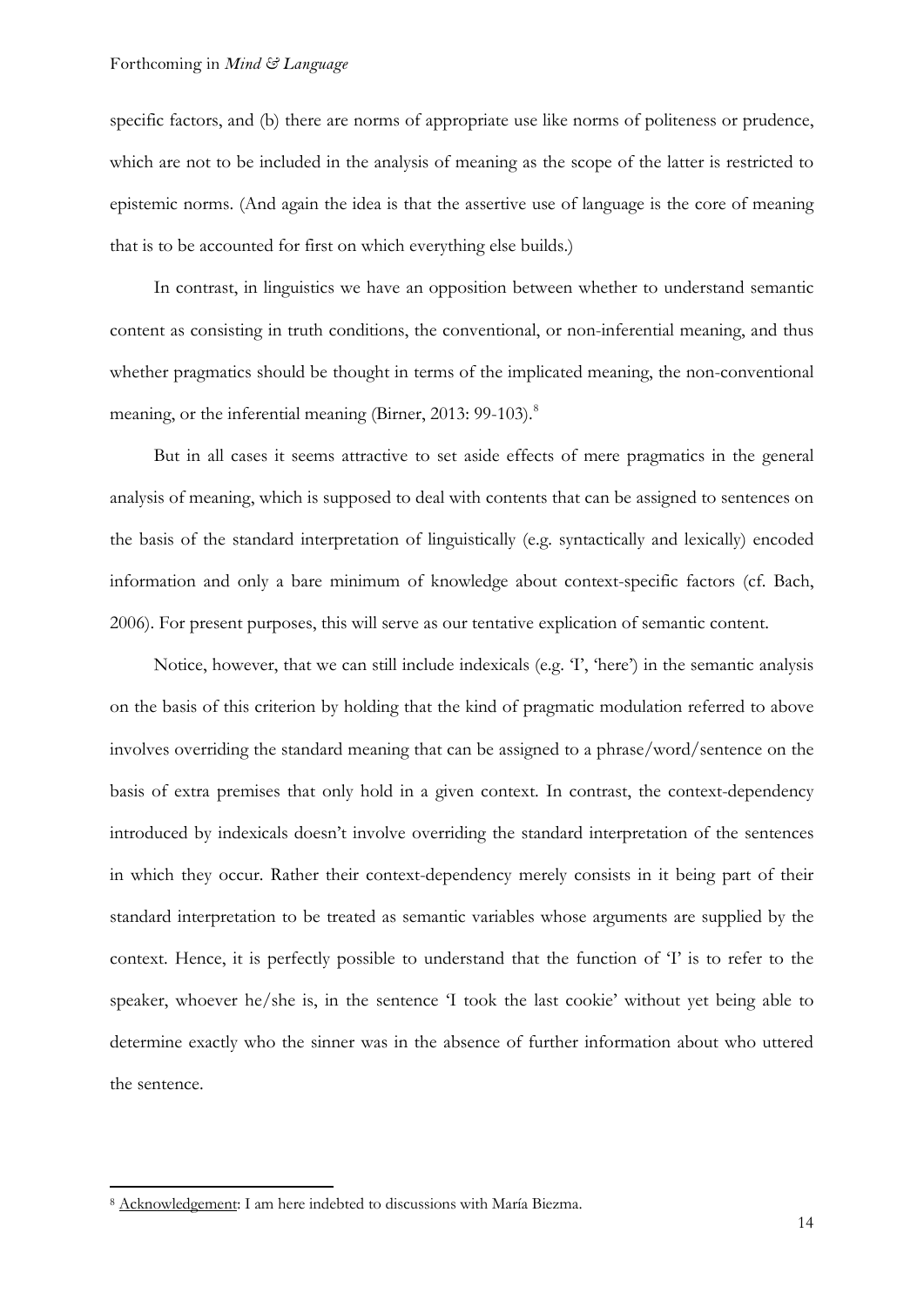# **2.1 Reason Relations as Part of the Sense Dimension of Meaning**

While it remains controversial in philosophy of language whether both items in Frege's distinction between *sense* and *reference* are to be included in our theory of meaning, it is common in linguistics to adopt this distinction and to think of the latter as dealing with the relation between language and the world and the former as dealing with a relationship between elements within the vocabulary system (Saeed, 2003: section 1.6.1). In the case of word meaning, it is standard to take *sense* as encompassing lexical relations like synonymy, antonymy, and meronymy (i.e. whole-part relation) (ibid: ch. 2-3).

Of course, in this the linguists are going beyond Frege, who mainly dealt with sense in relation to informative identity statements. But we can take him as having discovered the general need to include the cognitive role that linguistic content plays in information processing as part of the semantic analysis and then go beyond him in specifying which parts of linguistic content contribute to its cognitive utility. In doing so, we will moreover go beyond Frege in pointing to aspects of the sense dimension of meaning that don't play a role in determining reference.

One suggestion would be to include reason relations under the sense dimension of meaning. There are at least two reasons for making this move. One is that it is possible to consider synonymy and antonymy as themselves involving reason relations. So if 'autumn' and 'fall' are *synonymous*, then the proposition that it is autumn is a reason of maximal degree for the proposition that it is fall. And if 'large' is an *antonym* of 'small', then the proposition that x is large is a reason of maximal degree against the proposition that x is small. Another consideration in favor of including reason relations among our sense dimension of meaning is that there is a list of utterance modifiers like the following, which clearly have a meaning in terms of commenting on the dialectical role of assertions, which is not captured by the traditional truth-conditional accounts: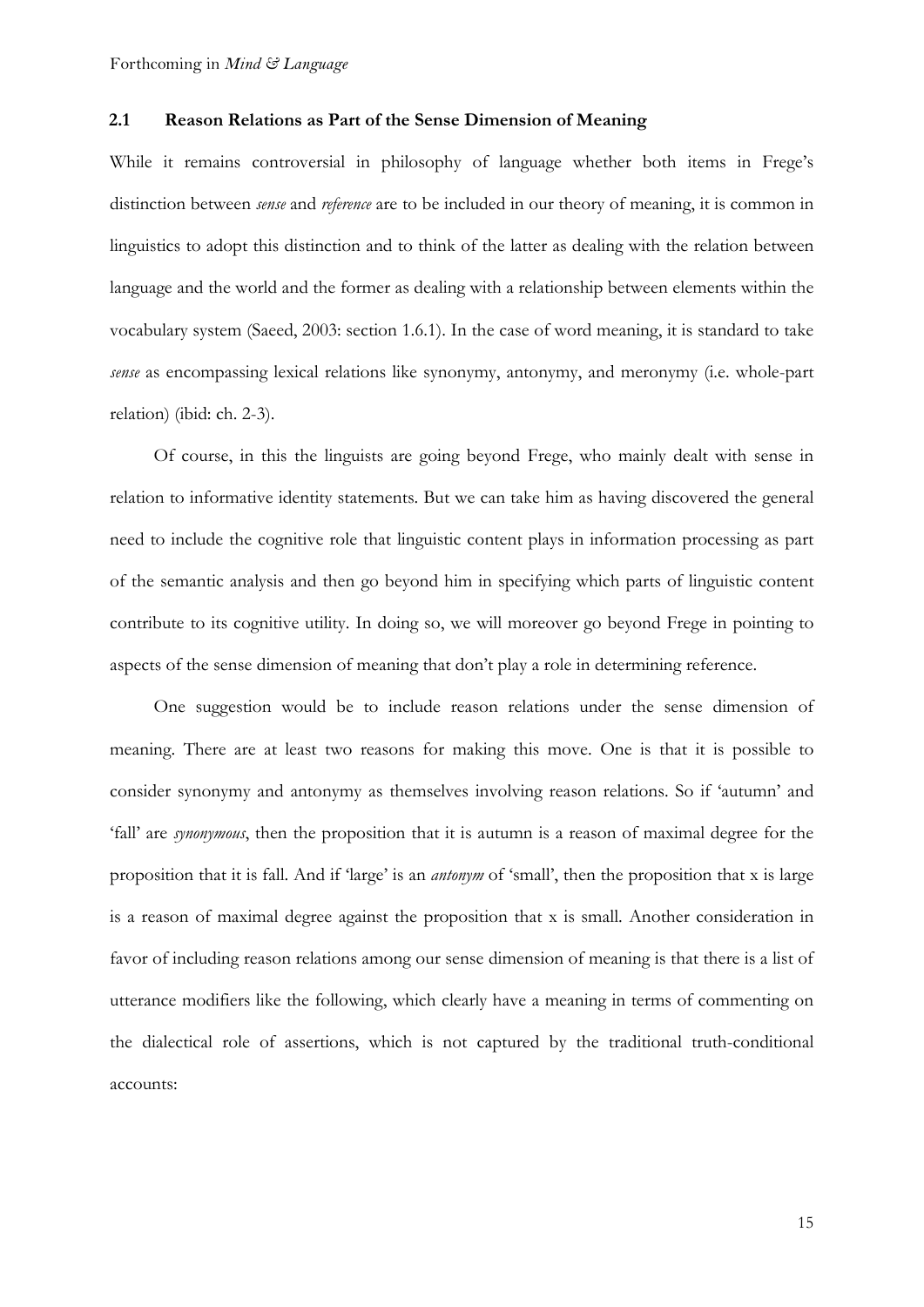'after all', 'besides', 'be that as it may', 'furthermore', 'however', 'in conclusion', 'indeed', 'moreover', 'at any rate',[9](#page-16-0) 'still', 'although', 'yet', 'the reason is that', 'on the one hand..., on the other,…', 'thus', 'hence', 'in fact', 'to be sure', 'so', 'consequently', 'in spite of the fact that', 'despite', 'since', 'due to the fact that', 'provided that', 'as a result', 'on the contrary', 'in contrast', 'accordingly', 'whereas' and 'nevertheless' etc.

To introduce a term for building up a dialectical structure by means of these utterance modifiers, I would suggest that we talk about the dialectical compositionality of an argument in addition to the traditional, truth-functional compositionality of a sentence. The expression of reason relations makes up a central element of composing the dialectical structure of an argument, and it seems that it would be part of the linguistic competence of mature language users to be able to decode this dialectical structure on the basis of the modifiers listed above (even when provided with impoverished contextual information).

In the tradition of truth-conditional semantics, it has always appeared attractive to treat 'and' and 'but' alike in that both could be treated as contributing to the composition of sentences as the logical connective 'conjunction'. The caveat is then added that there was a pragmatic distinction between the two consisting in that the latter indicates a contrastive relationship, which was absent in the former as illustrated by sentences such as 'she was poor but honest'.

<span id="page-16-0"></span><sup>9</sup> On the classification of utterance modifiers: The list up until this point is called *speech act adverbials* in Bach (1997) and *utterance modifiers* in Bach (2006). The items after it have been added by me. Whether the grammatical label is still adequate I am unsure. But it seems that one of their central functions is still to perform a similar role in making the dialectical structure of the text or conversation explicit. In Blackmore (2004), expressions like those included on my list are called *discourse markers*. But as she also points out, this class is a mixed bag in linguistics, whose extension differs from author to author. Some of the examples she considers have nothing to do with argument structure and they would thus not be covered by the present proposal. Moreover, in chapter 4 she highlights complications to the analysis such as that 'but', 'nevertheless', and 'however' are not always interchangeable although they all appear to express the same reason against relation.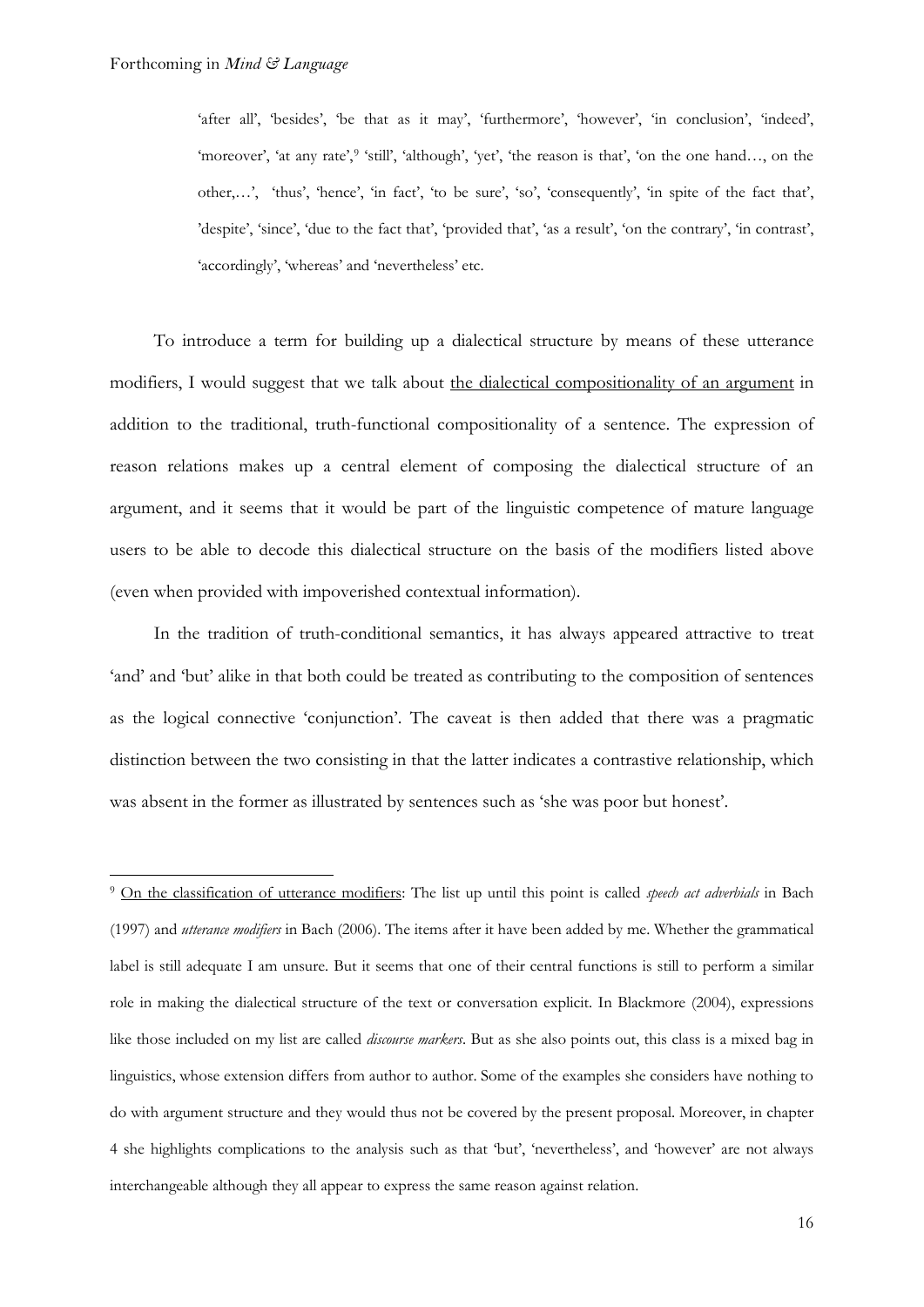However, as we saw above, we already have a wider class of utterance modifiers, whose semantic content in building up a dialectical structure of a text or a conversation cannot be captured in terms of truth-conditional semantics. Hence, it would seem that there is no reason why we shouldn't include this contrastive content of 'but' in its semantic analysis by saying that an expectation about a relationship between being poor and dishonest is being contradicted in the assertion of 'she was poor but honest'.<sup>[10](#page-17-0)</sup> So although the contrastive content expressed by 'but' makes no contribution to the truth-functional compositionality of sentences, it earns its keep in the semantic analysis through its central contribution to the dialectical compositionality of arguments.<sup>[11](#page-17-1)</sup>

A further consideration in favor of thinking that this component should be made part of the semantic analysis of 'but' is that it is a context-invariant feature of its meaning, whose interpretation requires little contextual information. In fact, all we were provided with above was a single sentence and yet its content was fully understood.

Once we have accustomed ourselves to the general idea of including reason relations among the sense relations, the door is open to consider it part of the semantic content of conditional connectives like 'if...then' and 'even if' that they linguistically encode reason relations in a context-invariant manner, which ordinary speakers are capable of interpreting, when provided with even impoverished contexts. At least, there should be no general resistance to this

<span id="page-17-0"></span><sup>10</sup> An alternative analysis of 'but': In Iten (2000: ch. 5) and Blackmore (2004: ch. 4) one finds a comprehensive discussion of the different uses of 'but' in denial of expectation, making contrasts, making corrections, expressing compensation, its use in discourse to return to the main topic of discussion, and its use to initiate sentences and paragraphs, where it is argued that the latter can all be subsumed under the denial of implicit or explicit assumptions. While this is not quite the same as saying that there is a contrastive relationship between the conjuncts, because the assumption denied may remain implicit, it surely goes in the same direction.

<span id="page-17-1"></span><sup>&</sup>lt;sup>11</sup> Reference: An important antecedent in the literature with respect to this topic is Merin (1999), who offers a decision theoretic semantics of 'or', 'not', 'but', 'even', and 'also', where the formal explication of relevance in terms of probability difference making plays a crucial role.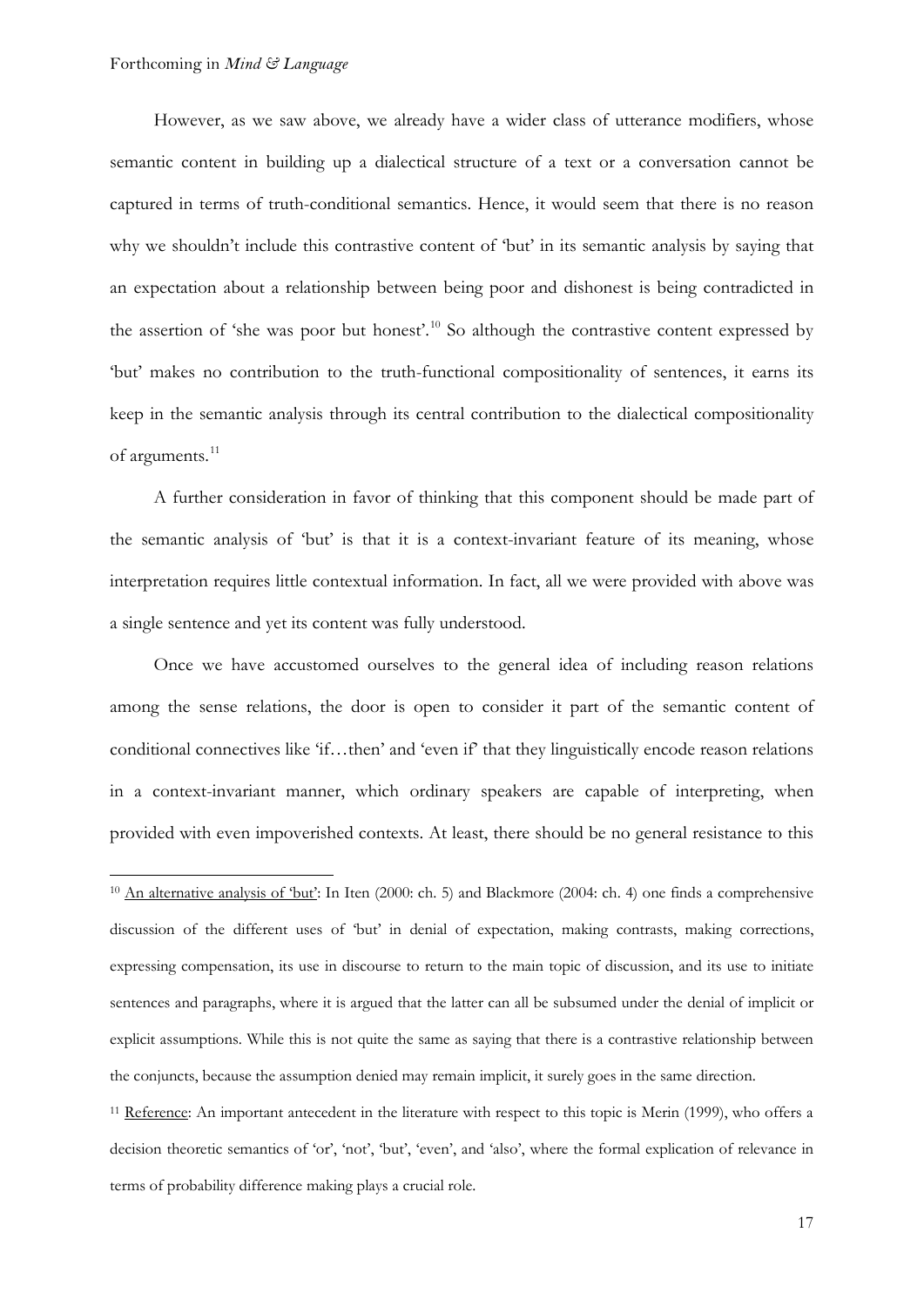idea on the grounds that it can only be part of the semantic analysis to ascribe truth conditions as this leaves us without a semantic analysis of the utterance modifiers mentioned above in any case. Ultimately, it must then be considered an empirical question, whether this semantic analysis is descriptively adequate w.r.t. the linguistic competence of ordinary speakers.

# **2.2 On Semantic Defects**

Having thus provided an general argument for why we should not be predisposed to reject the idea of the expression of reason relations as being part of the semantic analysis in general, we can now return to the explanatory challenge of accounting for why a failure of relevance should be counted as a semantic defect of conditionals.

In general, complete, descriptive sentences that have a content that prevents them from being truth-evaluable are said to be defective. But the question of whether conditionals have truth conditions continues to remain a controversial issue. However, the discussion in the previous section opens up for the possibility that sentences can be defective if they have a content that prevents them from playing the cognitive role that pertains to members of their class. Now since we have already seen that proponents of the suppositional theory have flirted with the idea of conditionals being used as inference tickets, and of the speaker only being prepared to assert the consequent on the supposition that the antecedent is true, it seems that they cannot object to using the lack of literal meaning that would enable such uses as an indicator of a semantic defect.

Using this criterion, the proponents of the suppositional theory cannot object to treating the examples discussed in section 1.3 as genuine instances of semantic defects as failure to express reason relations blocks the use of conditionals in sensible inferences and the desirability of making the corresponding conditional assertions. Presumably ordinary subjects would fail to identify a sensible commitment to answer justificatory challenges, which could be attributed on the basis of assertions of conditionals, where the antecedent is blatantly irrelevant for the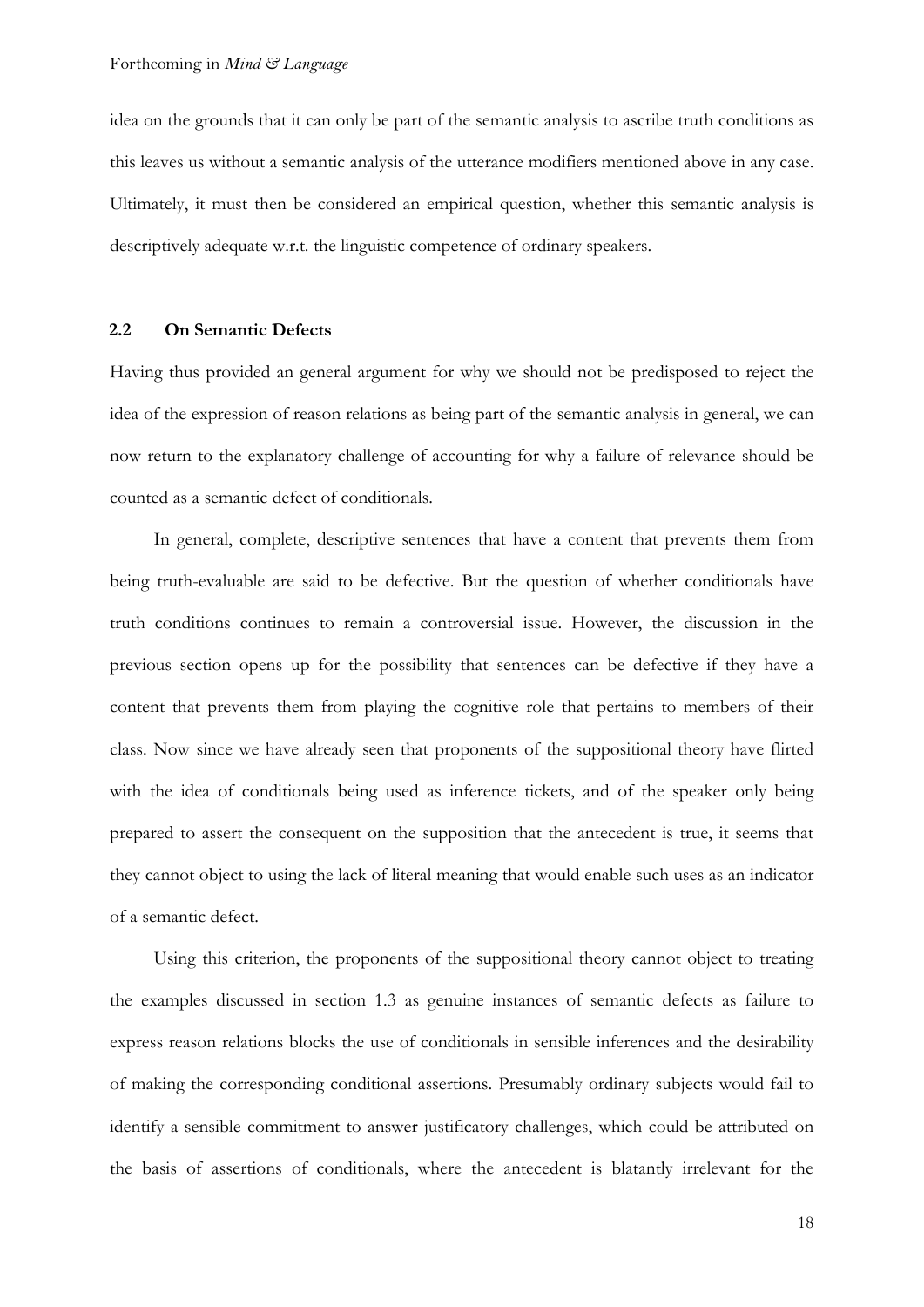consequent, as in (5). And presumably ordinary subjects would fail to take a line of reasoning seriously that involved making use of such conditionals. If so, then the problem with these conditionals is not just that it would violate some Gricean, pragmatic maxim of non-misleading discourse to introduce them in a conversation. Rather their defect consists in having a literal content, which robs them of their cognitive utility both in conversational contexts and with respect to individual reasoning.

So to summarize, the argument for counting epistemic irrelevance as a semantic defect of conditionals has been:

- $(P_1)$  We should include sense (cognitive utility) as linguistically encoded in sentences in a context-invariant way, which can be interpreted on the basis of impoverished contexts alone (where little or no supplementing contextual information is provided), as part of the literal meaning of expressions.
- (P2) It is a sufficient condition for a sentence to be semantically defective that it has properties that prevent the assignment of the full, literal meaning that would pertain to members of its class.
- (P3) The ability to express reason relations is a central way of enabling cognitive utility of conditionals.
- (C) Hence, if it holds for conditionals with antecedents that are blatantly irrelevant for the consequent that they don't enable the cognitive utility on the basis of their literal, context-invariant meaning that conditionals expressing reason relations would enable, then the former count as semantically defective.

As it stands, the argument only directly addresses the issue of whether cases of blatant irrelevance like example (5) should be counted as genuine semantic defects. As such, it has been silent on examples (3) and (4). However, it can easily be extended to cover such cases as they suffer from the defect of stating spurious relationships involving the non-existent tail of guinea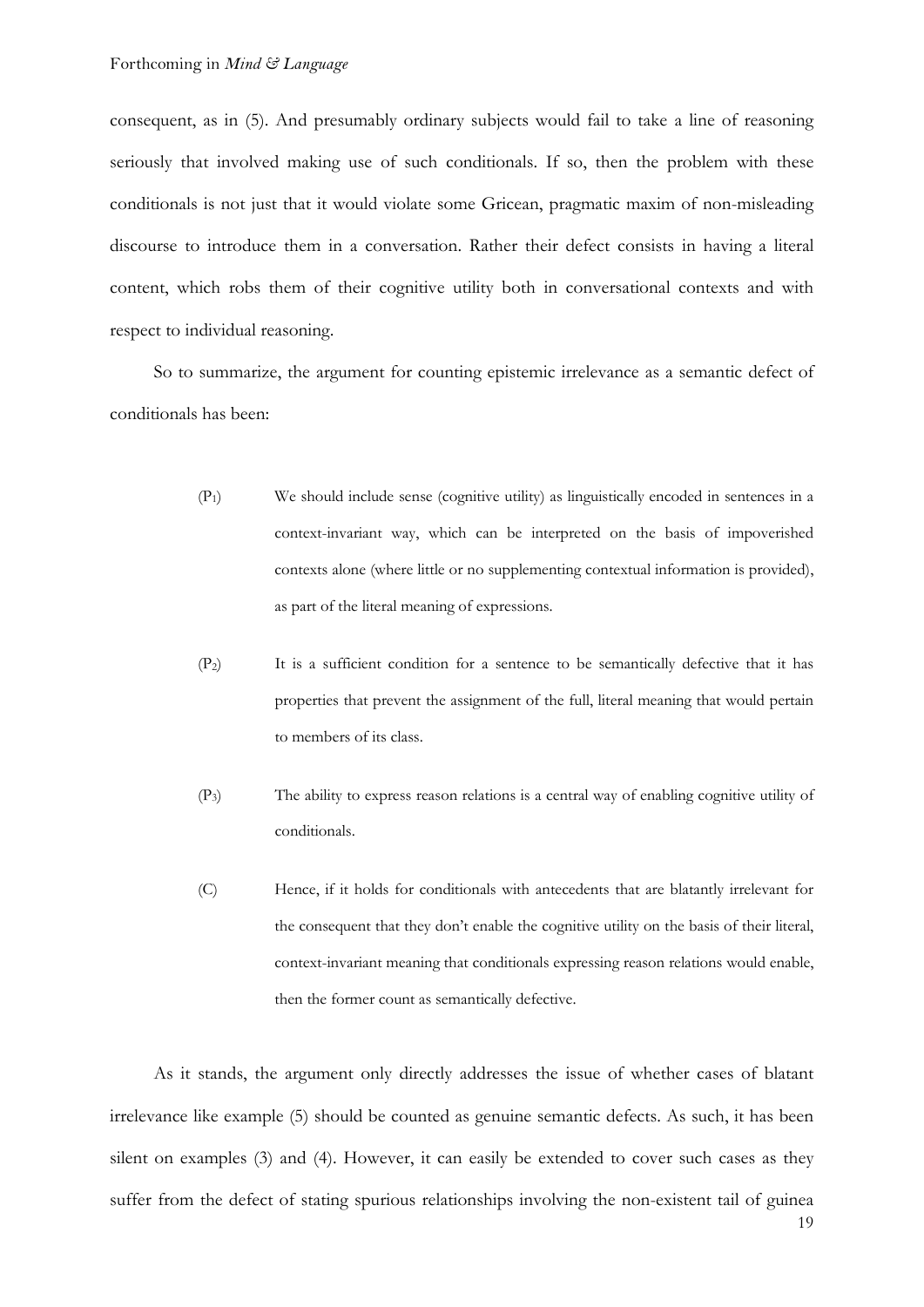pigs, which will prevent such conditionals from having the cognitive utility that normal conditionals enjoy. Accordingly, there is no temptation to using such conditionals as inference tickets and it makes little sense only to be willing to assert the consequent under the supposition that the antecedent is true in these cases.

Finally, two qualifications should be added to the argument above. The first caveat is that the point is not that one cannot have special cases of conditionals like (6) and (7) (cf. Bach, 2006), which at first sight don't appear to express reason relations:

If you can lift that, 
$$
I'm
$$
 a monkey's uncle. 
$$
\tag{6}
$$

If Saddam Hussein wins the Albert Schweitzer Humanitarian Award, Dr. Dre will win the Nobel Prize for medicine. (7)

Rather the point is to treat it as a default reading of conditional assertions that they express reason relations and that such special uses have to either bracket or modify this more paradigmatic use that we are concerned with. For examples like (6) and (7) can be dealt with by noticing that apparently the speaker takes the antecedent in each case to be so preposterous that if he found himself in a position of accepting it, then he might as well accept the consequent (which expresses a proposition that he takes to be equally outrageous). However, although the line of reasoning suggested by such conditionals is obviously not one that the speaker finds worthwhile, the antecedent is strictly speaking treated as a reason for the consequent by the suggestion that accepting the antecedent should make us accept some equally absurd proposition stated in the consequent*.* So far from being a counterexample to the present account, as Bach (2006) suggests, it appears that this marginal use of conditionals to express one's outrage about the absurdity of the antecedent actually exploits the fact that conditionals are normally taken to express reason relations.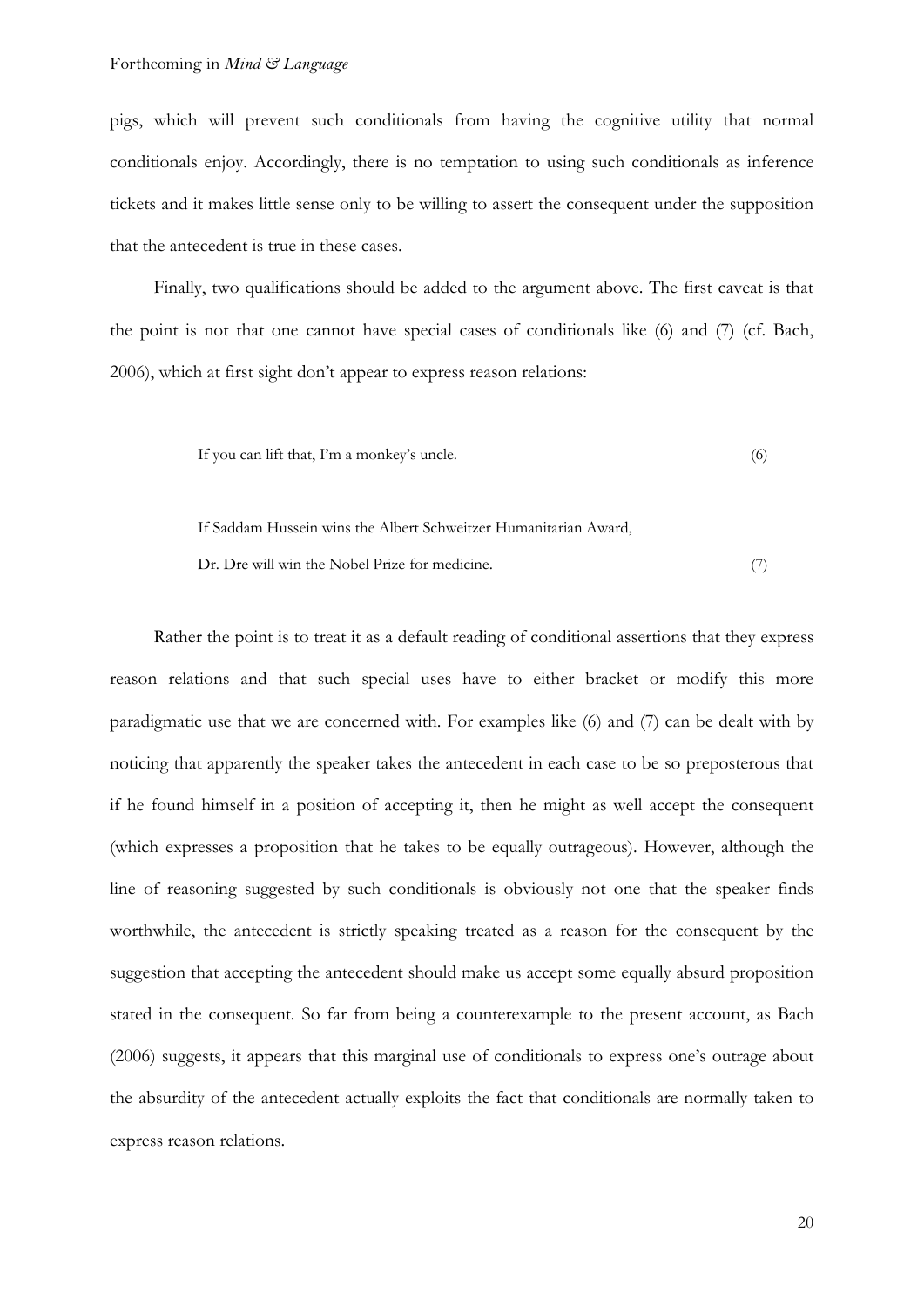Another apparent counterexample<sup>[12](#page-21-0)</sup> is the so-called non-interference conditionals such as 'if it snows in July, the government will fall', where the consequent is taken to be so obvious that it will hold regardless of whether the antecedent holds. As Douven (2015: 10-11) points out, one way to identify this class of conditionals is through the possibility of substituting 'if' by 'whether or not', 'regardless of whether', and sometimes by 'even if'.

One strategy in dealing with non-interference conditionals is to follow the lead of Douven and many others in accepting that a distinction between normal and special conditionals has to be made, because the class of conditionals is apparently too diverse to allow for a generalization that fits all of them. Given the comprehensive, empirical classification of divergent conditionals in Declerck & Reed (2001), this may indeed be the wisest option. But even so, the view may still be retained that the relevance approach succeeds in accounting for most instances of normal conditionals.

However, I actually think that it is possible to adopt the stronger position outlined above, that a default reading of conditional asssertions is that they express reason relations and that

<span id="page-21-0"></span><sup>12</sup> Caveats: Here I am not including so-called *biscuits conditionals* (e.g. 'there are biscuits on the table in the kitchen, if you want any') as a possible exception as they seem to take the form of a conditional *tip* and we have been concerned with conditional *assertions*. Similarly, I am not including sentences like 'If you ask me, he's Italian' (Dancygier, 2003: 312) as a possible counterexample for the same reason. In this case, the speaker is indicating his disposition to react to a request for information and would presumably be prepared to assert the consequent regardless of whether the antecedent holds (that is, regardless of whether the speech act is performed of requesting him for information). Of course, in the end it would be desirable to have a general theory that could cover all conditional speech acts. But for present purposes we are pursuing a more modest goal. If one were to pursue the more ambitious goal, then it appears that the relevance approach would have to be supplied with an account of conditionals as specifying conditions under which some deontic state of affairs hold (e.g. a promise being issued) to account for deontic conditionals. A classification of this type of conditionals in linguistics is 'purely case-specifying conditionals', where the antecedent clause specifies the condition under which the speech act in the consequent clause is felicitously addressed to the hearer (ibid: 319).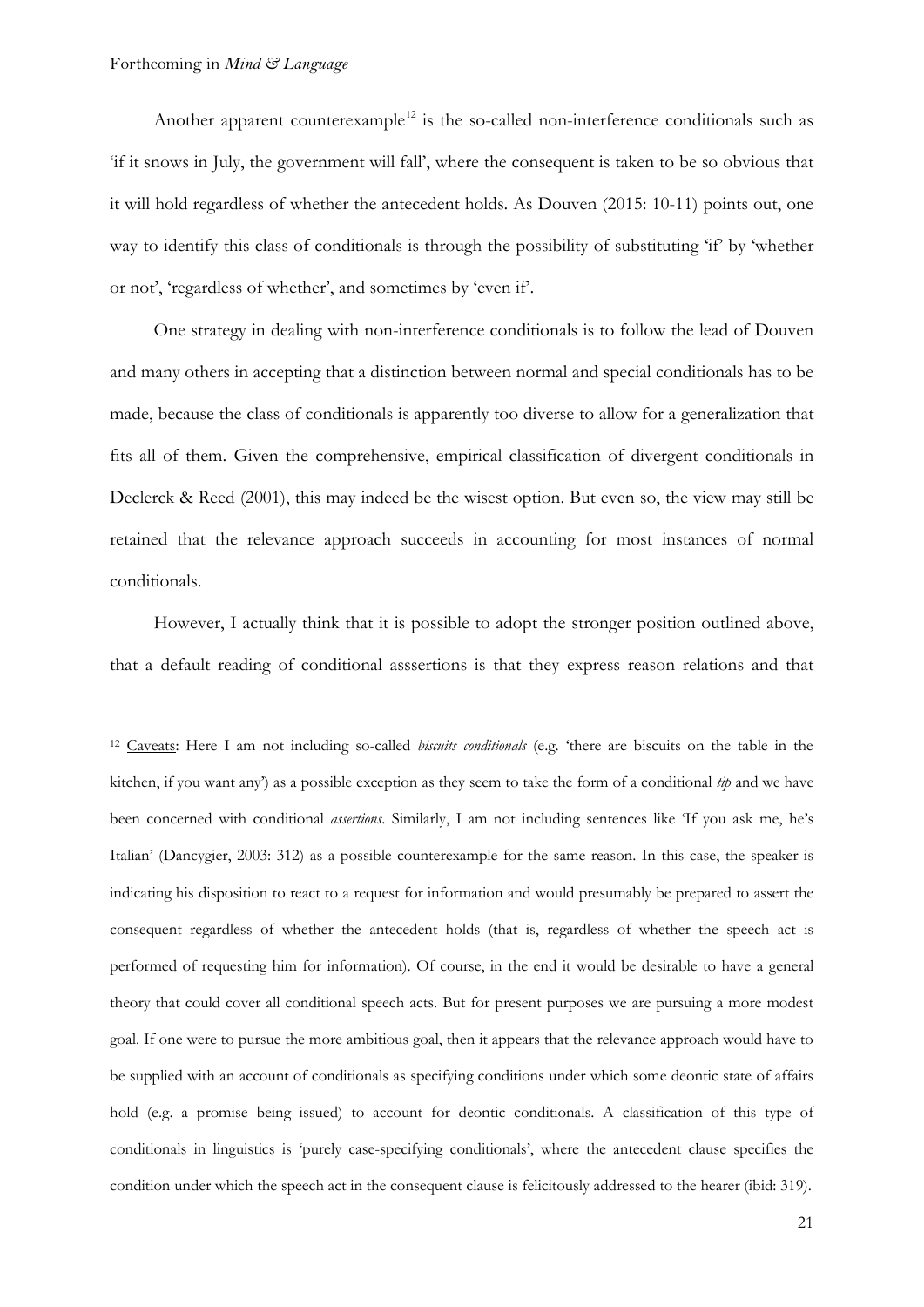special uses have to either bracket or modify this more paradigmatic use (at least in relation to the standard counterexamples discussed in the philosophical literature). So returning to the noninterference conditional above, one may speculate that the 'if' in non-interference conditionals is an abbreviation of 'even if', where the latter indicates that the antecedent clause expresses something that is taken to be a reason against the consequent (either by the speaker or some other party), which the speaker holds, however, *not* to be a *sufficient reason against* the consequent.[13](#page-22-0)

Accordingly, the irrelevant antecedent clause in 'if it snows in July, the government will fall' would achieve its effect by serving as a placeholder for whatever the interlocutor would like to insert with the point being that the speaker would still continue to endorse the consequent (i.e. 'even if [whatever], the government will [still] fall'). In order to achieve this effect, the antecedent has to be obviously irrelevant to make it obvious that there is no particular reason why it was chosen over a different candidate. That is, what is expressed is that no matter which content is substituted for the antecedent, it would still not count as a sufficient reason against the consequent.

The second caveat is that the point of the argument above is not to make *every* expression of reason relations part of the semantic analysis. Under the assumption that the latter is concerned with context-invariant content that can be interpreted even on the basis of an impoverished context, it is possible that there will be cases, where propositions are connected in reason relations in ways that would normally be rejected as semantically defective, but where the epistemic situation introduces special contextual information, which introduces new reason relations. More specifically, the kind of cases I have in mind are when the agents have evidence that the true proposition is a member of a set, but they don't yet know which one it is. In such

<span id="page-22-0"></span><sup>&</sup>lt;sup>13</sup> Correction: inspired by Douven & Verbrugge (2012), I am here slightly correcting the analysis in [Olsen](https://www.researchgate.net/publication/269279105_Making_Ranking_Theory_useful_for_Psychology_of_Reasoning?el=1_x_8&enrichId=rgreq-7cd8c817751de17319d11462b8d389db-XXX&enrichSource=Y292ZXJQYWdlOzI4MDExMDc2NztBUzoyNTI0OTE3NTc1MTg4NDhAMTQzNzIxMDEzNDM1OA==) [\(2014\)](https://www.researchgate.net/publication/269279105_Making_Ranking_Theory_useful_for_Psychology_of_Reasoning?el=1_x_8&enrichId=rgreq-7cd8c817751de17319d11462b8d389db-XXX&enrichSource=Y292ZXJQYWdlOzI4MDExMDc2NztBUzoyNTI0OTE3NTc1MTg4NDhAMTQzNzIxMDEzNDM1OA==), where it was said that the speaker held A to be an *insufficient reason against C*. The point is that one can deny that A is a sufficient reason against C in several ways; either by holding that A is an *insufficient* reason against C or by holding that A is not a reason against C to begin with.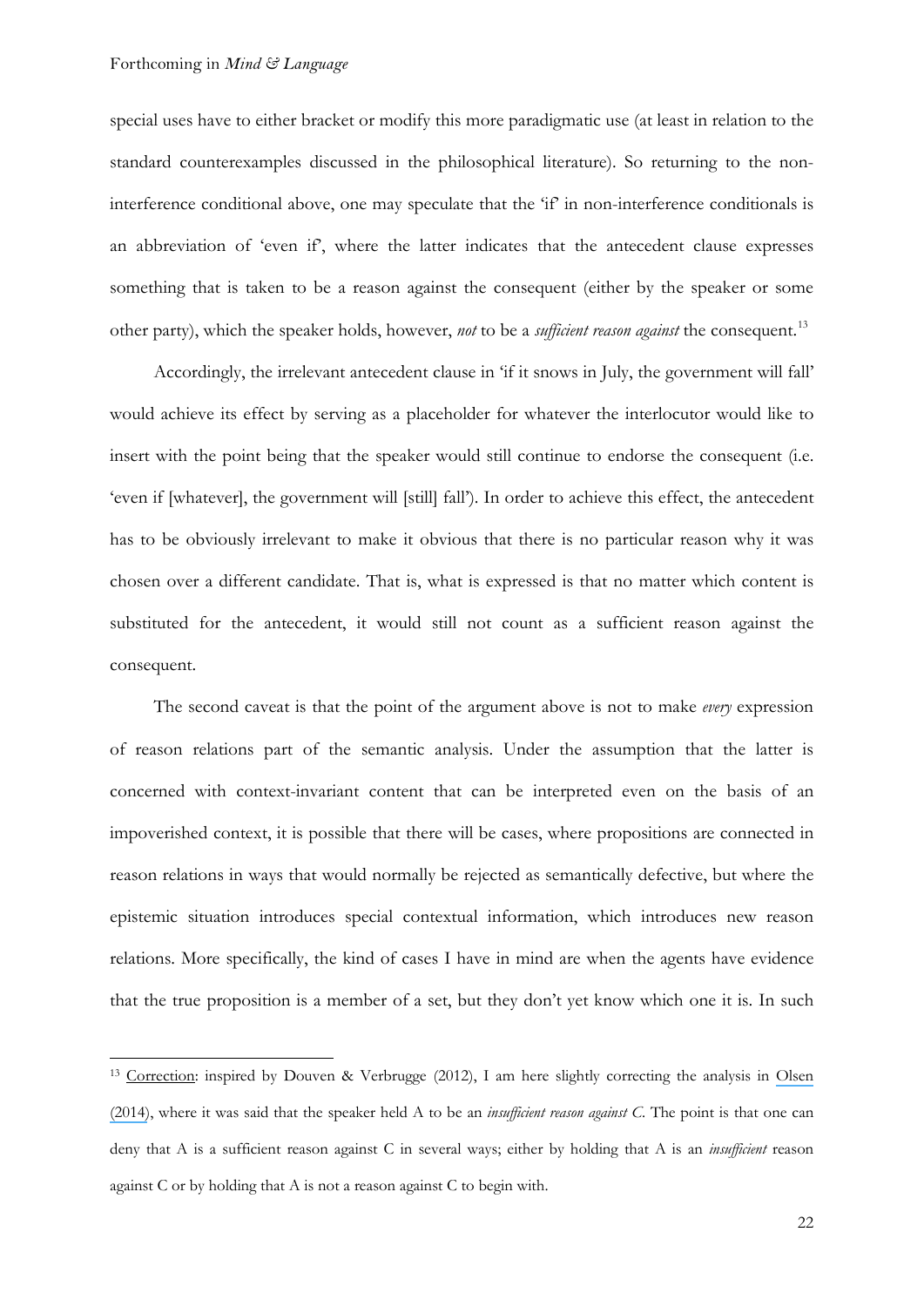cases, eliminating possibilities will raise the rank of the remaining candidates. Hence, in this epistemic setting, propositions, that wouldn't normally count as reasons for the truth of the other propositions, will in fact raise their rank (as when a crime detective knows that the murderer was in a particular room, but doesn't yet know who it was). It is for such cases that instances of [2] have their justification. However, we cannot allow the validity of [2] to be treated as a general principle in our semantic analysis as it is only applicable whenever the context introduces evidence that the true proposition is a member of a set without yet allowing the assignment of 'true' to any of the candidates (cf. Spohn, 2013). Accordingly, the present approach compels us to reject the universal validity of [1] and [2] due to the fact that they don't generally preserve reason relations. At the same time, however, it still allows us to account for the special circumstances, where [2] is justified due to context-specific factors that it declares to belong to pragmatics.

# **3. Objective Purport and Compositionality**

The purpose of this section is to sketch a strategy for dealing with the twin problems of accounting for compositionality and a sense in which there can be a factual dispute about conditionals on the basis of the relevance approach. I say that these are twin-problems, because traditionally the main strategy for dealing with compositionality has been to state the truth conditions for some proposition expressed by the linguistic content in question and then to allow that the semantic value of a more complex sentence, in which this content figures, is a function of the truth values of its elements. And, of course, once one has truth conditions of propositions, then it is a small step to hold that factual disputes concern the satisfaction of these truth conditions.

Although this has indeed been the *main* strategy, it is not the only one. Indeed, when it comes to compositionality, the main strategy of the proponents of the suppositional theory has been to argue that: (1) genuine cases of compound conditionals are rare, (2) even positions that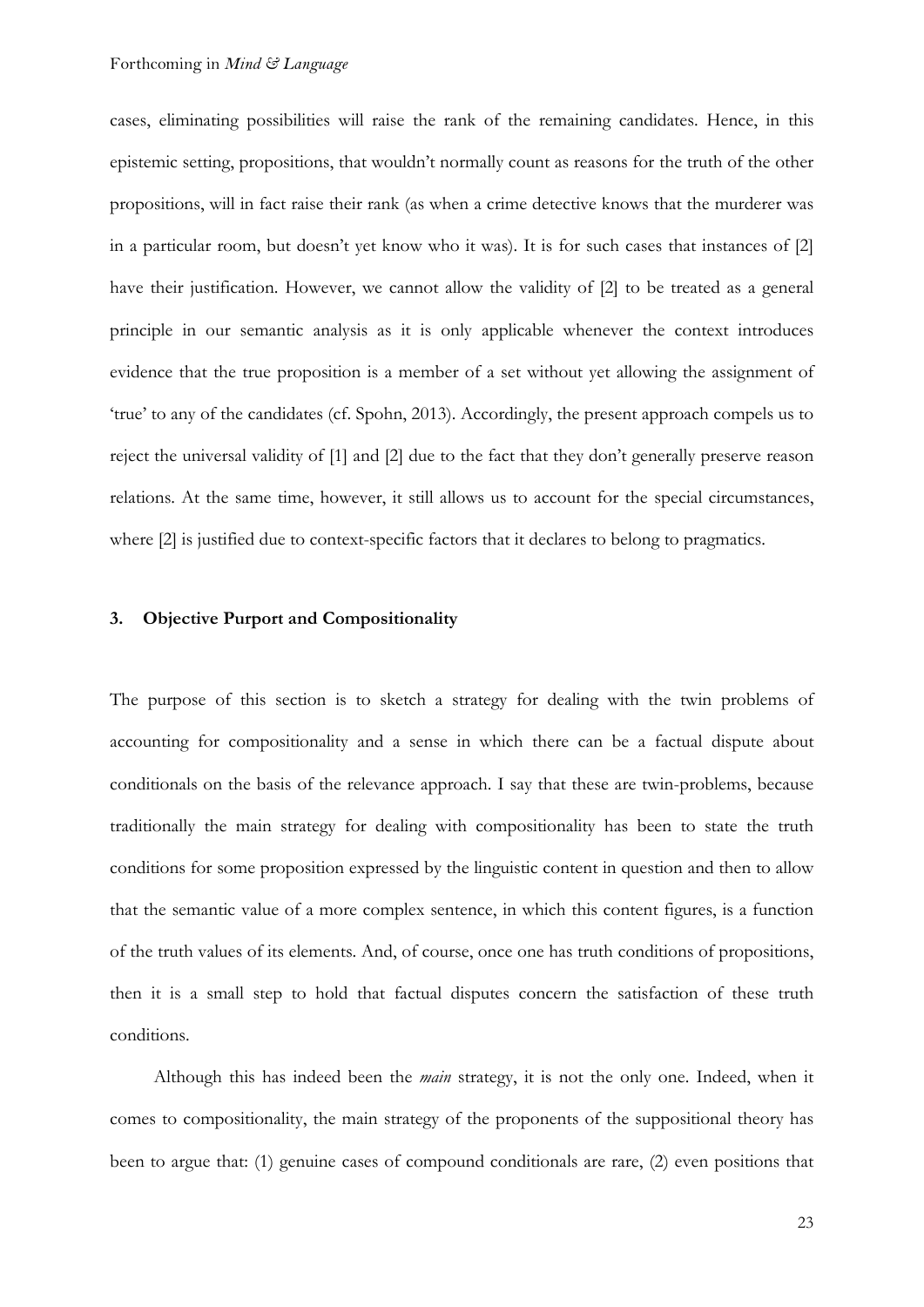hold that conditionals express either a truth-functional or a non-truth functional propositions<sup>[14](#page-24-0)</sup> have their own problems when it comes to dealing with compositionality, and (3) that apparent cases of compound conditionals can be explained away by a case-to-case use of paraphrases by means of sentences that don't involve compound conditionals (cf. Edgington, 1997, 2000, 2006, Woods, 1997: ch. 6, Kölbel, 2000, and Bennett, 2003: ch. 7). To illustrate:

- (i) 'if A, (if B, C)' is paraphrased as 'if (A and B), C',
- (ii)  $\therefore$ , it is not the case that if A, then C' is paraphrased as , if A, non-C',
- (iii)  $\therefore$  if A, C and if B, D' is paraphrased as , if A, C. If B, D', and
- (iv) '(if A, B) or (if C, D)' is taken to be virtually uninstantiated.

Yet, when it comes to dealing with the issue of factual disputes over conditionals, proponents of the suppositional theory lean towards invoking the de Finetti truth table and saying that there can be factual disputes about the satisfaction of those truth conditions. Systematically, though, it is a bit strange that they don't also insist on using this truth table, when accounting for the compositionality of conditionals. But strategically it may be wise as Edgington (2006) points out that three-valued logics is not in a better position to avoid counterintuitive cases (regardless of how the truth tables of the other logical connectives are fixed).

<span id="page-24-0"></span><sup>&</sup>lt;sup>14</sup> Explication: The distinction between the two is that between truth tables, where the truth value of the conditional is a function of the truth values of the components (e.g. the material implication) and truth tables, where the truth values of the components leave open the truth value of the conditional (e.g. possible world semantics holds that when the antecedent is false, the conditional may either be true or false depending on whether the consequent is true in the nearest possible world in which the antecedent is true) (Edgington, 2006).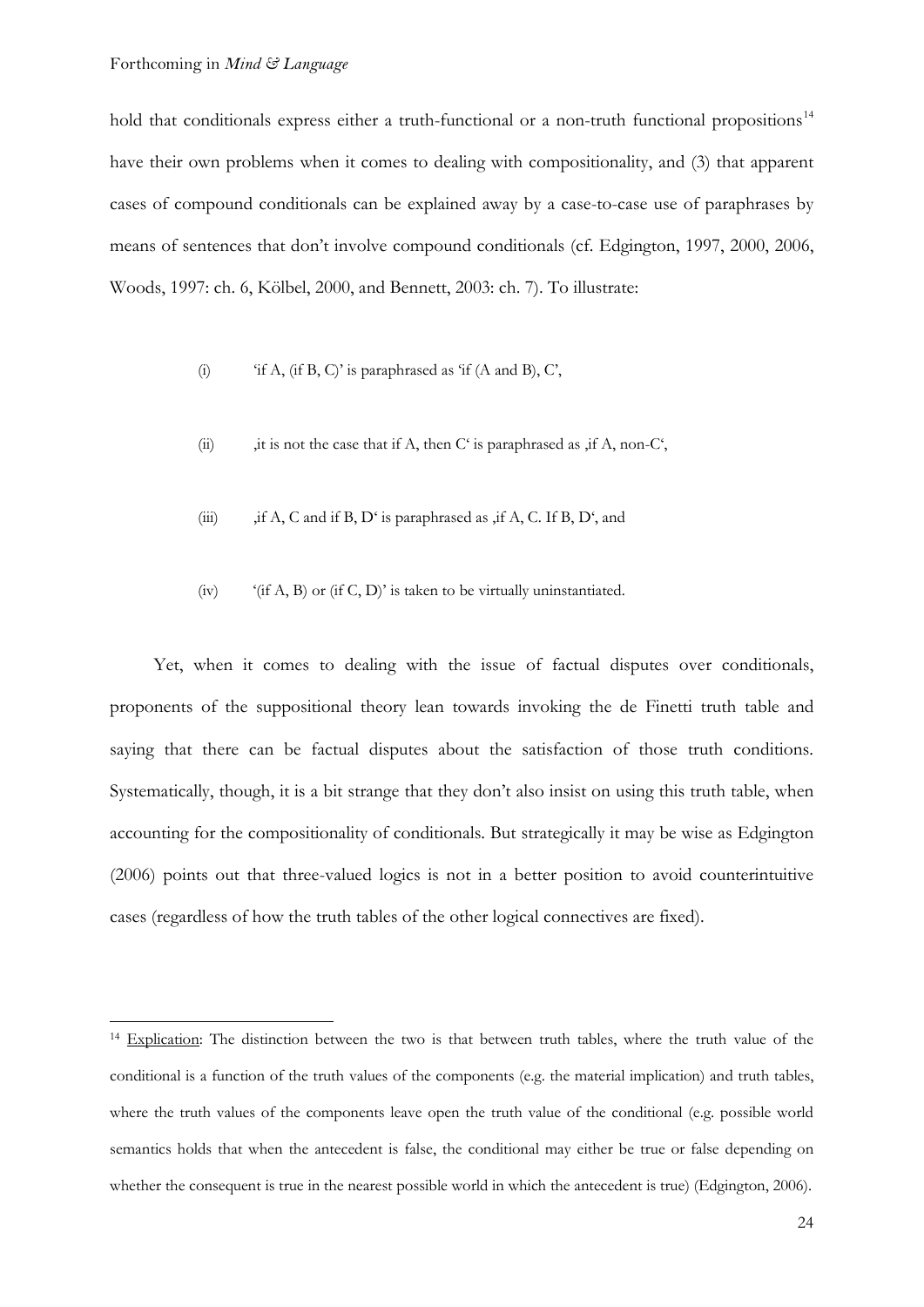A further objection that one could have towards this strategy is that it is not based on systematic principles but rather involves a free use of artistic license in selecting suitable paraphrases, when dealing with the hard cases (cf. Edgington, 1997, Kölbel, 2000).

In dealing with these twin problems on the basis of the relevance approach, one possibility is to follow Kaplan (draft) in holding that we can get a handle on expressive content by substituting the corresponding propositions that would be needed to describe it. What Kaplan is driving at is that there is an inherent limitation in truth-conditional semantics suited for descriptive content, when it comes to dealing with expressive content like 'that bastard Kaplan', 'oops', and 'ouch', which displays some state or attitude, and is more adequately explicated in terms of rules of use. However, we can make progress in applying our standard model-theoretic techniques by noticing that there is an informational equivalence between such examples and the corresponding sentences with a descriptive content. Suppose that the semantic information conveyed by descriptive content is the set of contexts at which the sentence is descriptively correct (or true), and the semantic information conveyed by expressive content is the set of contexts at which the word (or phrase) is expressively correct. It will then hold that the semantic information conveyed by 'ouch' is equal to the semantic information conveyed by 'I am in pain', and that the semantic information conveyed by 'oops' is equal to the semantic information conveyed by 'I just observed a minor mishap'—or so Kaplan (draft) argues. However, he is careful to point out that they are not synonymous and they behave differently logically and with respect to compositionality.

Applied to our context, we could analogously approach our twin-problems on the basis of the assumption that the expressive content of conditionals could be stated by propositions of the kind that there is a reason relation between A and C (or alternatively: 'that A is a reason for C').<sup>[15](#page-25-0)</sup>

<span id="page-25-0"></span><sup>&</sup>lt;sup>15</sup> Comment on the analogy: As always, the analogy is far from perfect and there are disanalogous aspects as well. In particular, expressives like 'that bastard' behave differently with respect to compositionality than our propositions about reason relations. As Kaplan (draft) points out, although embedding in the antecedent clause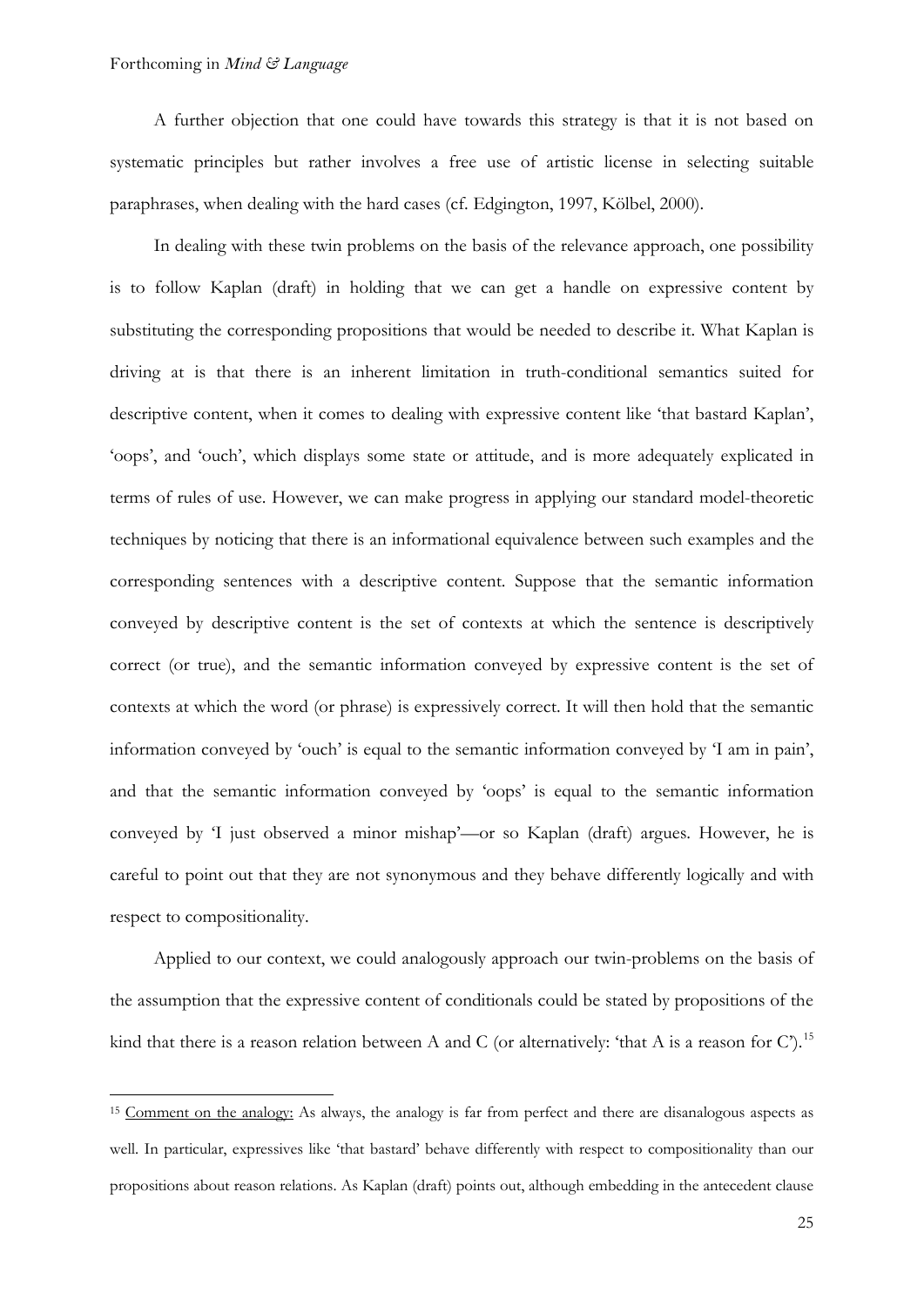Presumably, it is propositions of this kind that the hearer would attribute as commitments to a speaker uttering an indicative conditional.

Adopting this approach yields a systematic account of compositionality in that the logical connectives can now be applied to propositions of this kind in determining the content of compound conditionals. Accordingly:

- (v) 'It is not the case that if A, C' gets analyzed as 'It is not the case that there is a reason relation between A and C' or 'It is not the case that A is a reason for C'.
- (vi) 'If C, if A, then D' gets analyzed as 'There is a reason relation between (there being a reason relation between A and C) and D' or 'That A is a reason for C is a reason for D'.
- (vii) 'If A, then C, if B' gets analyzed as 'There is a reason relation between A and there being a reason relation between B and C' or 'A is a reason for that B is a reason for C', etc..

Moreover, adopting this meta-linguistic approach allows us do justice to the perceived objective purport of assertions of conditionals, which consists in the impression that one is aiming at the truth in their assertion and that factual disagreement is possible with respect to indicative conditionals. According to this line of thought, ordinary speakers should be depicted as aiming at asserting truths about A being a reason for C, when asserting indicative conditionals, and their disagreements over such conditionals should be depicted as intended factual disputes about, whether A is *really* a reason for C.

This view connects with the work of Brandom (1994, 2010: 44-8, 104), who holds that (indicative) conditionals serve the function of making our dispositions to draw inferences explicit,  $\overline{a}$ in a conditional is normally taken to bracket the assertive force of the proposition, the derogatory effect of 'that bastard Kaplan' is still achieved in 'If that bastard Kaplan gets promoted, then…'. However, the analogy will still be useful to the extent that it allows us to transpose a solution from one domain to solve a problem in a different domain.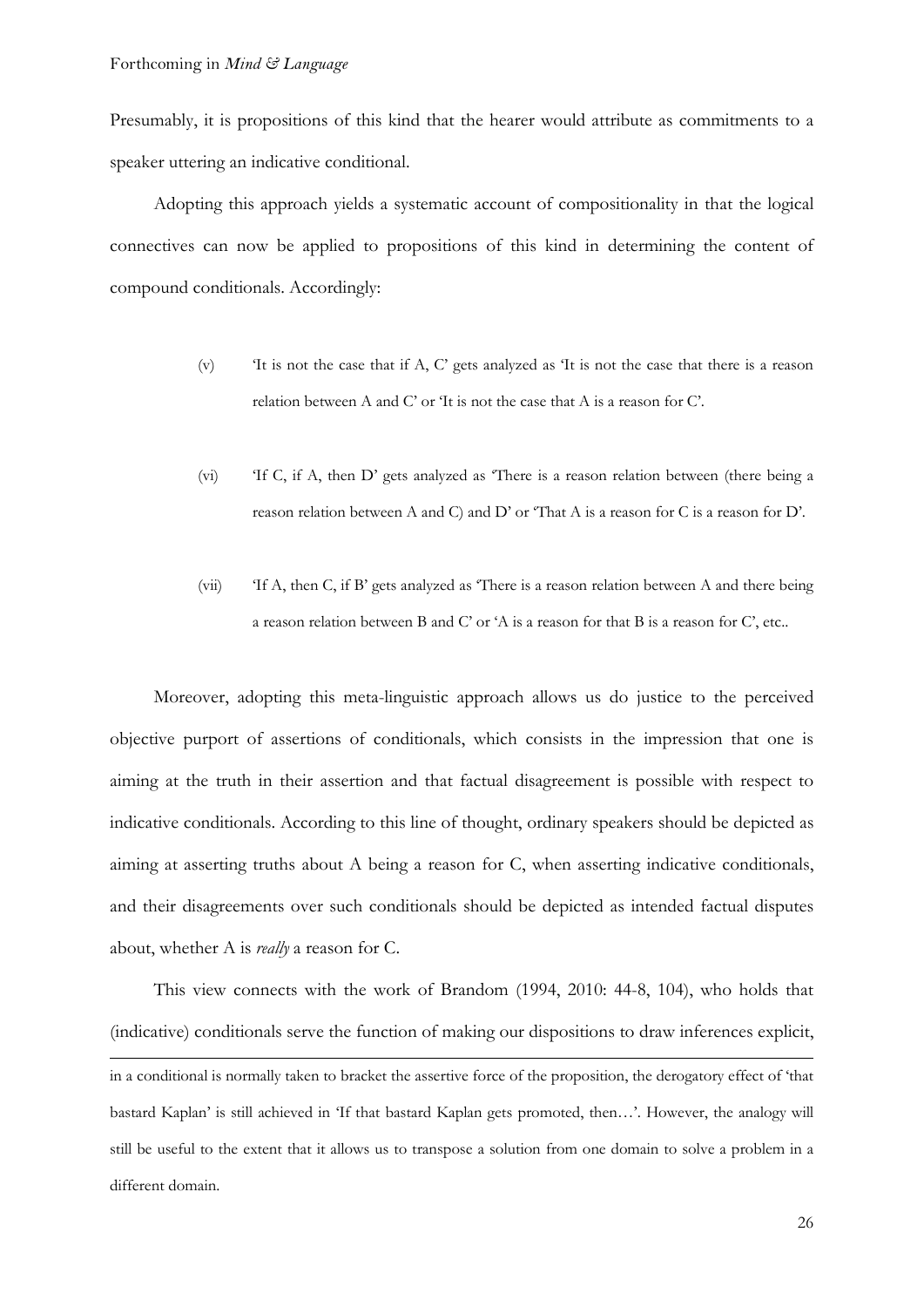and that one of the expressive advantages of having such a connective consists in enabling justificatory challenges that target the inferential transitions that we implicitly make. So not only can a speaker give 'if A, then C' as a justification for why he accepts 'C' in a context, where A is taken for granted. But in virtue of making his commitment to there being a reason relation between A and C explicit, his interlocutors can then subject the reason relation itself to further, critical scrutiny.

#### **3.1 The Normative Foundation of Perceived Objective Purport**

In making these points, the meta-linguistic approach is saying something about linguistic phenomenology and the semantic competence of ordinary speakers. It is then a separate issue, whether a suitable formal approach can be found, which vindicates ordinary language users in their perception of the objective purport of conditionals.

As the ranking-theoretic explication of reason relations was introduced above, it will be useful at this point to consider in a purely informal way, how it would respond to the issue at hand. As far as I can see, ranking theory offers two options for reacting to the meta-linguistic approach. On the one hand, it could hold that the proposition that there is a reason relation between A and C should really be taken as shorthand for 'according to the ranking function under consideration, there is a reason relation between A and C'. In most cases, this will amount to 'I take it that there is a reason relation between A and C'. But it is also conceivable that the interlocutors may build up a mutual ranking function in the course of a conversation as common ground.[16](#page-27-0)

Adopting this version would make the present case fully analogous to Kaplan's way of handling expressive content. In this case, conditionals would be depicted as having the expressive content of displaying aspects of the epistemic state of the speaker, which would be expressively correct just in case that they were in fact part of the corresponding ranking function. However,

 $\overline{a}$ 

<span id="page-27-0"></span><sup>&</sup>lt;sup>16</sup> Acknowledgement: thanks to Arno Goebel for this last suggestion.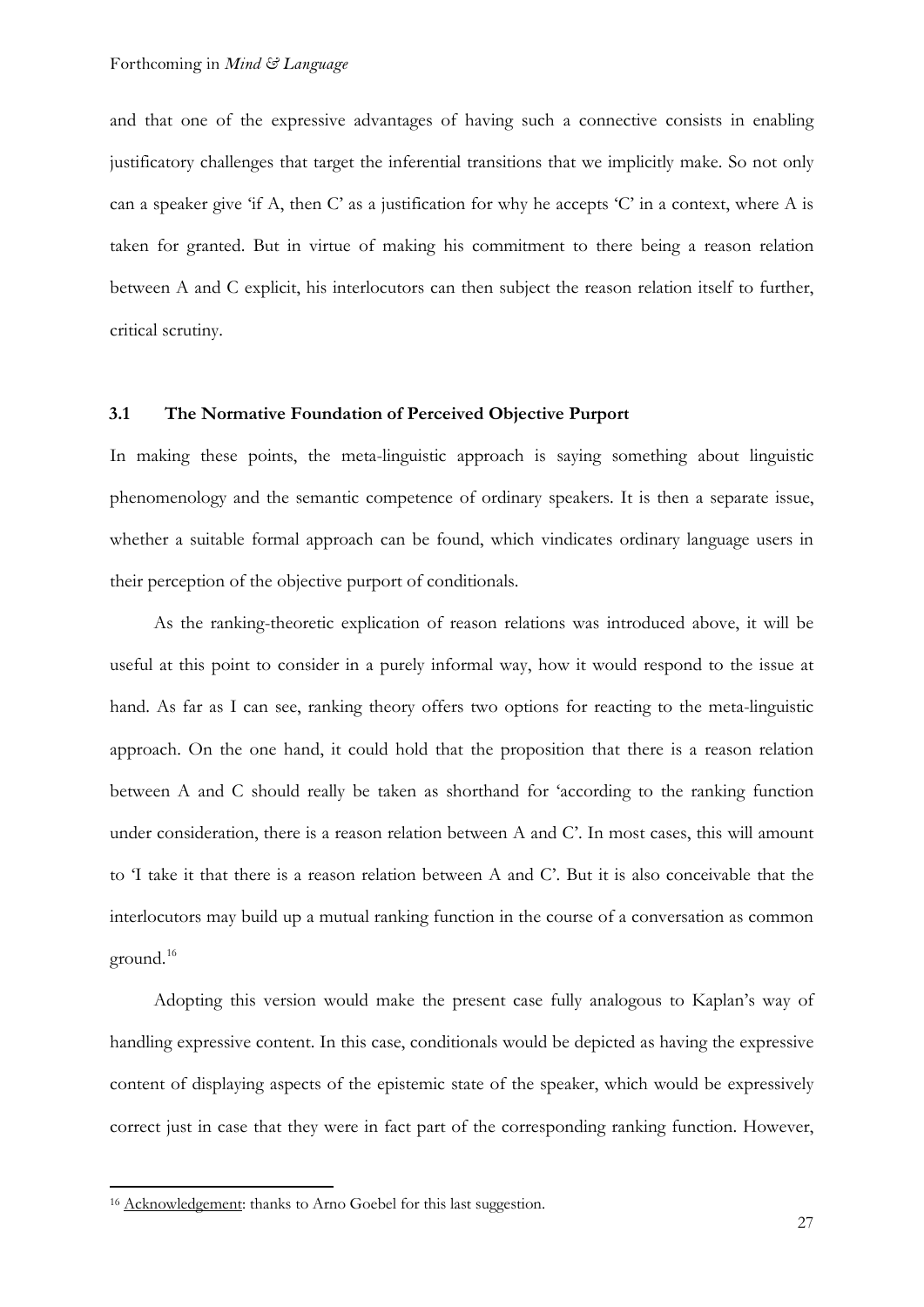# Forthcoming in *Mind & Language*

the downside is that this development is committed to an error-theory analogous to Mackie's error-theory about ethical facts. Although it may appear to the language users *as if* they are aiming at stating objective truths about what is a reason for what in their assertions of conditionals which is a matter that they are capable of having factual disputes about—the present approach would hold that what they were really doing was expressing a feature of their own epistemic states. Factual disputes could still be had about whether it really was the case that A is a reason for C according to a particular ranking function. But it would be factual disputes of a very different kind and disappoint hopes of finding a rational way of adjudicating disputes between agents with conflicting ranking functions.

On the other hand, the ranking theoretic explication of reason relations could be used to take *an objectivistic approach*, which would place the content expressed by indicative conditionals on the descriptive side of Kaplan's divide between expressive and descriptive content. To explain the rationale of this approach, it is required that we briefly state the main results of Spohn's (2012: ch. 15) rather technical objectification proofs. In an attempt to show that subjective ranking functions representing degrees of disbelief are capable of possessing objective properties, Spohn notices that although a belief is an epistemic state, its truth is an objective property of it. Accordingly, if different features of ranking functions (like their expressing conditional beliefs, reason relations, beliefs about causal relations) could be characterized in terms of the beliefs that they are minimally committed to, these features would have objective truth conditions corresponding to them. More specifically, the strategy is to demonstrate that there is a one-to-one correspondence between different features of ranking functions and the minimal propositions characterizing the features in question. If the underlying ranking functions can be uniquely reconstructed from these propositions, then their truth conditions are attributed to the former. As it turns out, it can be proven that this objectification strategy will fail for the ranking-theoretic explication of the reason relation. Yet, it succeeds for the ranking-theoretic explication of causal relations as a kind of reason relation conditioned on the actual history.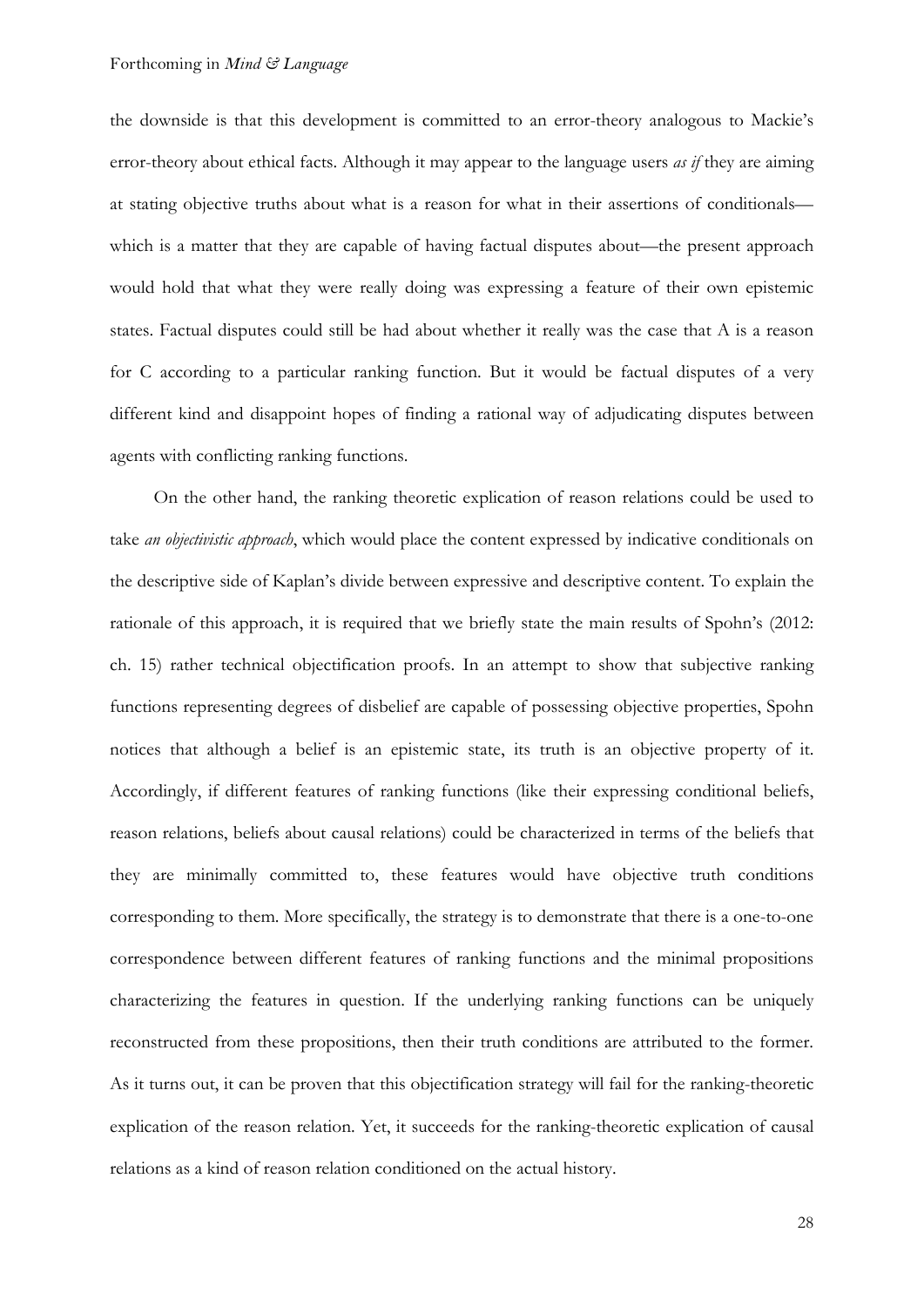In reflecting on the significance of this result, Spohn (2012: 369) says that:

Now in our subjectivistic approach (direct) causes simply were a particular kind of conditional reasons, and Sections 15.4–15.5 proved that if we assume a specific temporal and logical form for these conditional reasons, we can place them in a one-one correspondence with objective material implications. So, it seems the causal relation is just the well-formed objectifiable part of our much richer and more disorderly reason relation. In other words, if we want to objectify our inductive strategies, if we want to align our dynamics of belief to the real world, we have to attend to causation, to the objectifiable part of our reasons. This is what the notion of causation is for.

Accordingly, the success in showing that the ranking-theoretic explication of causal relations can be brought into a one-to-one correspondence with material implications, introduces the prospect of striving for objectivity in our reason relations by aligning them with the objectifiable causal relations.

Applied to the meta-linguistic approach, this result would vindicate the perceived objective purport of assertions of indicative conditionals to the extent that truth conditions of these causal relations could be ascribed to the propositions stating reason relations. Accordingly, ordinary language users would be justified in their perception that they were aiming at the truth in asserting (contingent)<sup>[17](#page-29-0)</sup> indicative conditionals, and that it is possible to have factual disputes about them, to the extent that: (a) they were thereby aiming at stating reason relations that were capable of being identified with causal relations, and (b) such discussions are depicted as being discussion about whether the reason relation expressed by a given indicative can be considered a causal relation. So if, for instance, there is a dispute about the indicative 'If the glass is dropped,

<span id="page-29-0"></span><sup>&</sup>lt;sup>17</sup> On non-contingent conditionals: Notice that there is no problem in providing an objective basis for our noncontingent indicative conditionals (e.g. in mathematics) as the notion of deductive reasons that can be explicated on the basis of the subset relation is not relativized to doxastic states (cf. Spohn, 2012: 109).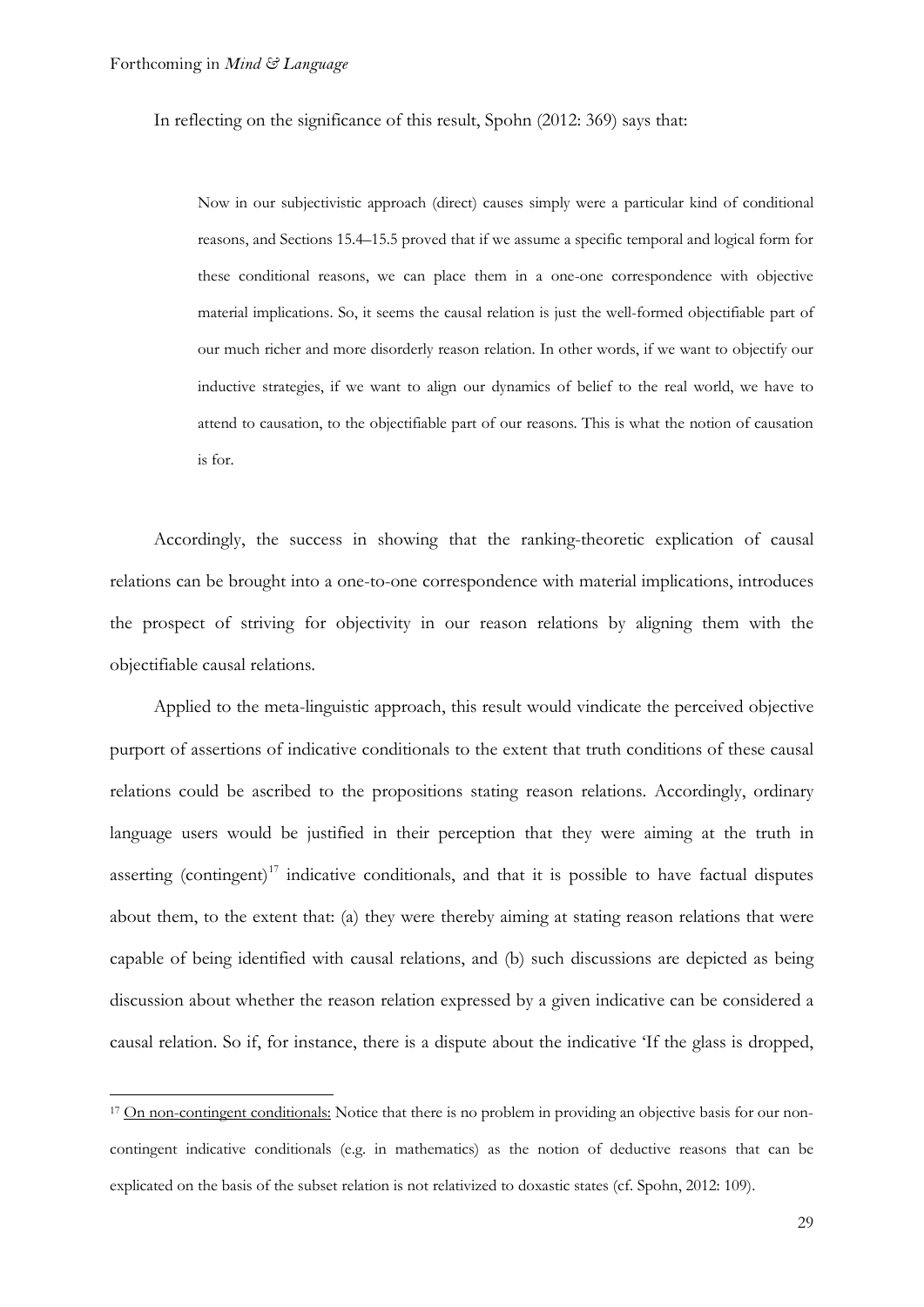## Forthcoming in *Mind & Language*

then it will break', this dispute can be reconstructed as a factual dispute about whether the corresponding counterfactuals expressing causal relations would be true (e.g. 'If the glass had been dropped, it would have broken') as the objectification strategy allows us to assign truth conditions to counterfactuals (cf. Spohn, 2015).

However, no matter whether the former subjectivistic or the latter objectivistic approach is preferred, it holds that they are attempts of *justifying* the perceived objective purport in asserting indicative conditionals using the resources of ranking theory by *regimenting* factual disputes over indicative conditionals as either concerning features of the agent's own ranking functions or objective, causal relations. In neither case should we view these regimentations as descriptions of the linguistic competence of ordinary speakers. For the purposes of the latter, we need not go beyond the meta-linguistic approach that we started out with. That this is so can be seen by the fact that the subjectivistic approach ended up being committed to an error-theory about the objective purport of assertions of conditionals, and that the objectivistic approach ended up relying on some very technical proofs that employed the identification of minimal propositions as part of an elaborate proof strategy.

Hence, as compositionality deals with an aspect of linguistic competence neither the subjectivistic nor the objectivistic truth conditions should be used to account for the semantic content that ordinary language users associate with compound conditionals.

# **3.2 Further Hard Cases**

The present approach should make us suspect that there will be a higher frequency of compound conditionals in conversations and texts, where the interlocutors get sophisticated about composing a dialectical structure. To illustrate, one can find the three following gems naturally occurring in an unpublished argumentative text by Kaplan (which is not on the subject of conditionals):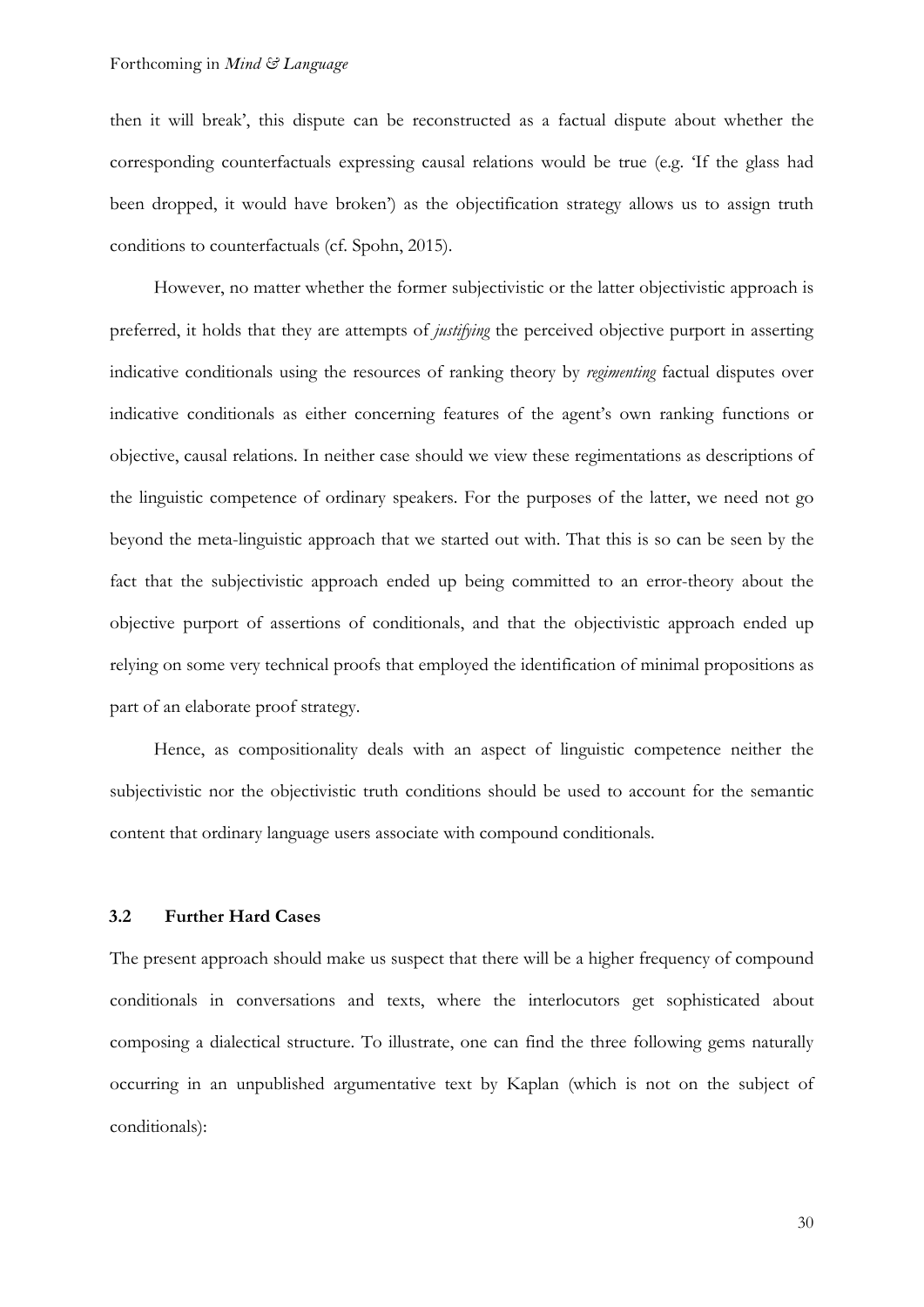- (i) IF Grice is right about the descriptive content of the premise in Argument 5, then UNLESS it is not valid, then I am wrong and Grice is right about logic, OR information conveyed expressively cannot be converted into information conveyed descriptively. (draft: 26) [If A, then, unless non-B, C and D, or non-E.]
- (ii) Analogously, IF the descriptive content of the second premise of Argument 6 includes the expressive content in the conclusion, then again, IF the argument is not valid, then I am wrong about logic, UNLESS information conveyed descriptively cannot be converted into information conveyed expressively. (ibid) [If A, then if non-B, then C, unless non-E.]
- (iii) If I am correct about parts of language being marked to *display* respect (or disrespect), then the use of such language, even if thought to be insincere, is *respectful behavior*, and should produce an affective response in its own right. (draft: 31) [If A, then C, even if B, and D.]

Until now the proponents of the suppositional theory have not come up with any paraphrase of examples like this that I am aware of. But they can easily be accounted for on the basis of the present approach.

By making the following two assumptions, the rendering below is possible: (1) 'unless' serves the specific role of stating a condition that would undermine the reason relation (which might be called a 'disabler'), and (2) 'C even if A' serves the specific role of indicating that A is taken to be a reason against C in the context of the conversation (either by the speaker or by somebody else), yet the speaker denies that A is a sufficient reason against C:

- (i) Either there is a reason relation between A and  $(C$  and D), which would be undermined by non-B, or E is not the case.
- (ii) There is a reason relation between A and there being a reason relation between non-B and C, which would be undermined by non-E.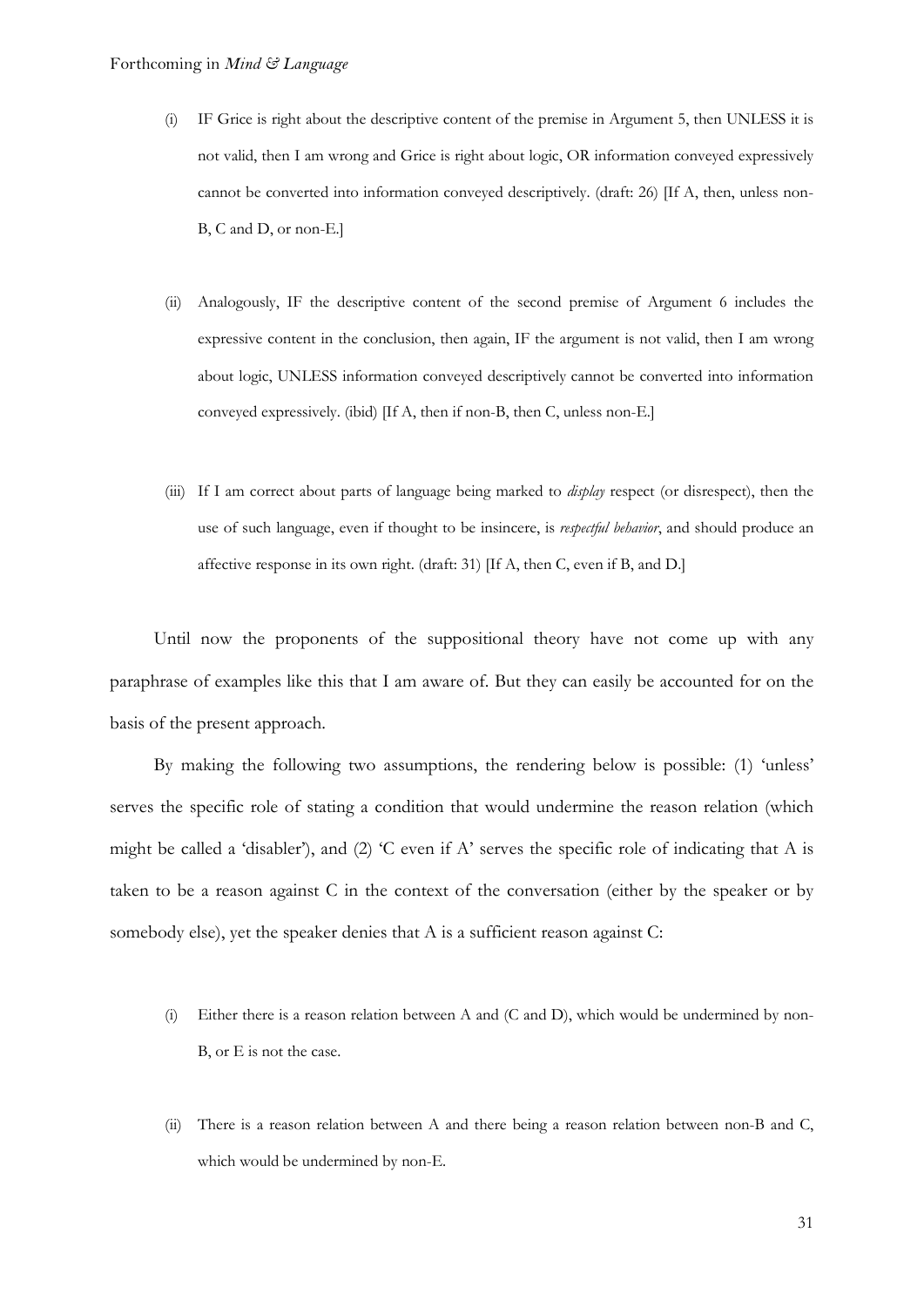(iii) There is a reason relation between A and (C and D), whereby B is an insufficient reason against C.

 $\overline{a}$ 

Furthermore, the example 'If Kripke was there if Strawson was there, then Anscombe was there' is often cited as demonstrating that compound conditionals can be harder to process than we would expect if there was a full-fledged account of the compositionality of conditionals. However, on the present account it can be rendered as: there is a reason relation between (there being a reason relation between Kripke being there and Strawson being there) and Anscombe being there. What is a bit odd about this example is why the speaker should assume there to be such a relationship. But suppose that Anscombe believed that Kripke was attending the conference, and that it is really Strawson that she wanted to see. If then Anscombe assumed that Kripke's presence raised the rank of Strawson's presence, then this might in turn have raised the rank of Anscombe's presence.

Or to take another example with the same syntactical form: 'If the glass broke if it was dropped, then it was fragile'. In this case we have no problem with supposing that the rank of the glass being fragile is raised in case the rank of the glass being broken is raised by its being dropped.<sup>[18](#page-32-0)</sup>

Furthermore, Edgington (1995, 2006) has been claiming for some time by now that 'Either (if A, C) or (if B, D)' is virtually uninstantiated, whenever the speaker is open about either disjunct. However, it is not hard to cook up examples, where a speaker could take it that there is either a reason relation between A and C or a reason relation between B and D and be open about either disjunct. Suppose that a student is preparing for an exam and says to one of her

<span id="page-32-0"></span><sup>&</sup>lt;sup>18</sup> Caveat: However, an asymmetry between the Anscombe and the glass example is that whereas fragility concerns a dispositional property that the glass would have if its properties were related by the reason relation in the antecedent of the compound conditional, Anscombe's presence concerns a property of a distinct "object". Consequently, the Anscombe example requires a further presumption that is superfluous in the glass case; to wit, that Anscombe believes that Kripke will attend the conference.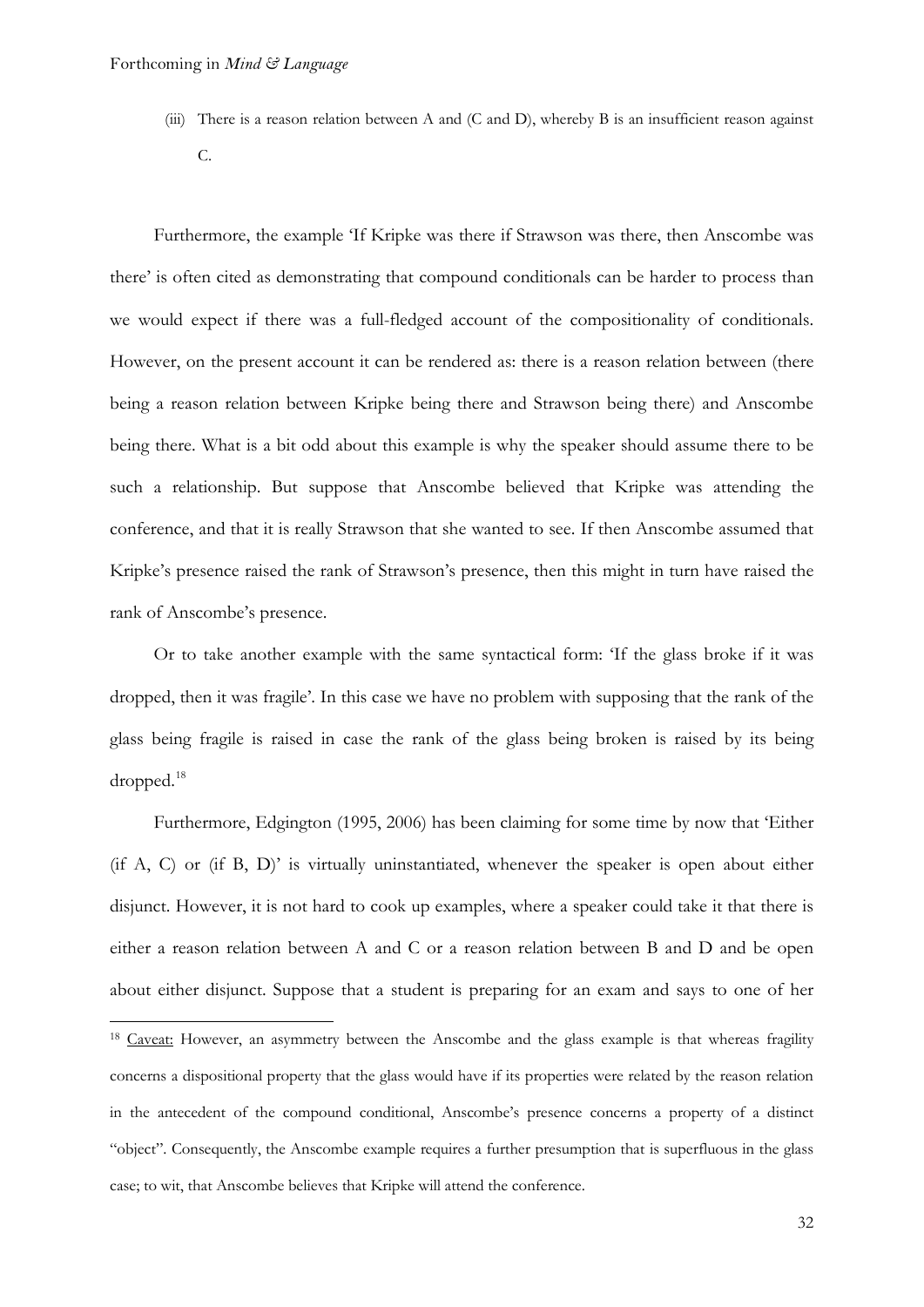fellow students that "Either, if the question about Kant comes up, the correct answer is rationalism, or, if the question about Hume comes up, the correct answer is empiricism. I can't remember which" as a way of reporting what the teacher said. Although this way of talking is perhaps a bit convoluted, it is not hard to understand what is being communicated.

On the basis of this comparative discussion, I conclude that the present approach to compositionality is in a good shape. However, one technical challenge is that it made use of the idea of reason relations as themselves entering in reason relations. Yet, the ranking theoretic explication of the reason relation encountered above is only defined over propositions. As a result, the reason relation cannot itself enter as a relatum in other reason relations on this explication. But perhaps one solution to this problem would be to treat 'the proposition that there is a reason relation between A and C' as the requisite relatum. Yet, the technical details still need to be worked out.

In sum, what has been accomplished throughout this paper is: (i) theoretically motivating the relevance account over against competing candidates under consideration in psychology of reasoning (section 1-2), (ii) providing an argument for why irrelevance should be counted a genuine semantic defect of conditionals (section 2), and (iii) developing strategies for how to deal with the notorious difficult topics of accounting for compositionality and the perceived objective purport on the basis of a relevance approach to conditionals.

11.539 words

*Philosophy Department University of Konstanz Psychology Department University of Freiburg*

#### **References**

Bach, K. 1997: The Semantics -Pragmatics Distinction: What It Is and Why It Matters. *Linguistiche Berichte*, 8, 33-50.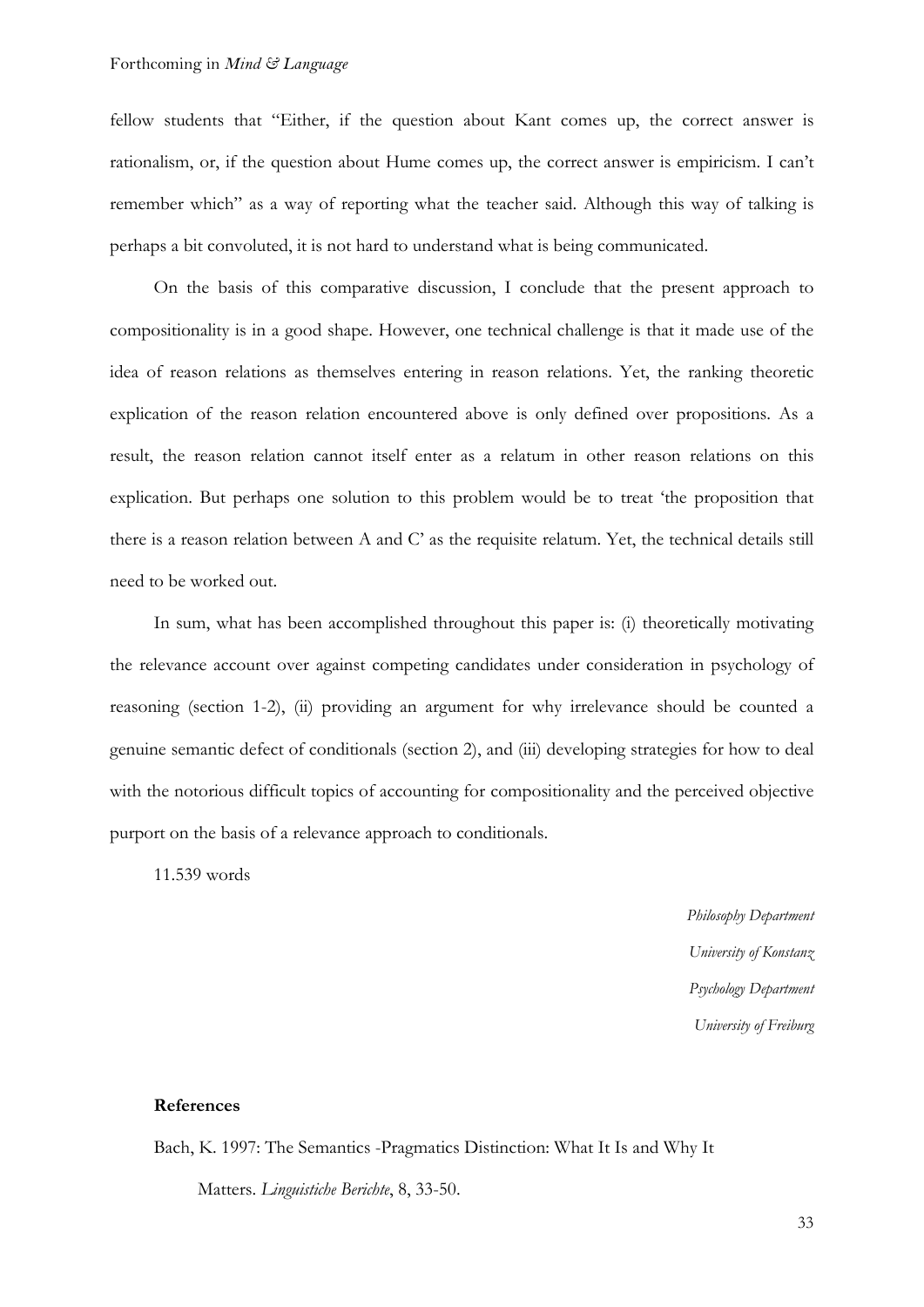- Bach, K. 2006: Pragmatics and the Philosophy of Language. In Horn, L. & Ward, G. (ed.), *The Handbook of Pragmatics*. Wiley-Blackwell: ch. 21.
- Baratgin, J., Politzer, G., & Over, D. E. 2013a: The psychology of indicative conditionals and conditional bets. Working Paper. Institut Jean Nicod, Paris. URL = [http://jeannicod.ccsd.cnrs.fr/ijn\\_00834585](http://jeannicod.ccsd.cnrs.fr/ijn_00834585)
- Baratgin, J., Politzer, G., & Over, D. E. 2013b: Uncertainty and the de Finetti tables, *Thinking & Reasoning*, 19 (3), 308-28.
- Bennett, J. 2003: *A Philosophical Guide to Conditionals*. Oxford: Oxford University Press.

Birner, B. J. 2013: *Introduction to Pragmatics*. Malden, MA: *Wiley-Blackwell*.

- Blackburn, S. 1986: How can we Tell Whether a Commitment has a Truth Condition. In Travis, C. (ed.), *Meaning and Interpretation*. Oxford: Blackwell, 201-32.
- Brandom, R. 1994: *Making it Explicit*. Cambridge, MA.: Harvard University Press.
- Brandom, R. 2010: *Between Saying & Doing. Towards an Analytic Pragmatism*. Oxford: Oxford University Press.
- Douven, I. 2008: The evidential support theory of conditionals, *Synthese* 164, 19-44.
- Douven, I. 2013: The epistemology of conditionals. In Gendler, T. S. & Hawthrone, J. (ed.), *Oxford Studies in Epistemology: Volume 4*. Oxford: Oxford University Press, 3-33.
- Douven, I. 2015: *The Epistemology of Indicative Conditionals: Formal and Empirical Approaches*. Cambridge: Cambridge University Press.
- Douven, I. & Verbrugge, S. 2012: Indicatives, concessives, and evidential support, *Thinking & Reasoning* 18(4), 480-99.

Edgington, D. 1995: On Conditionals, *Mind*, 104, 235-327.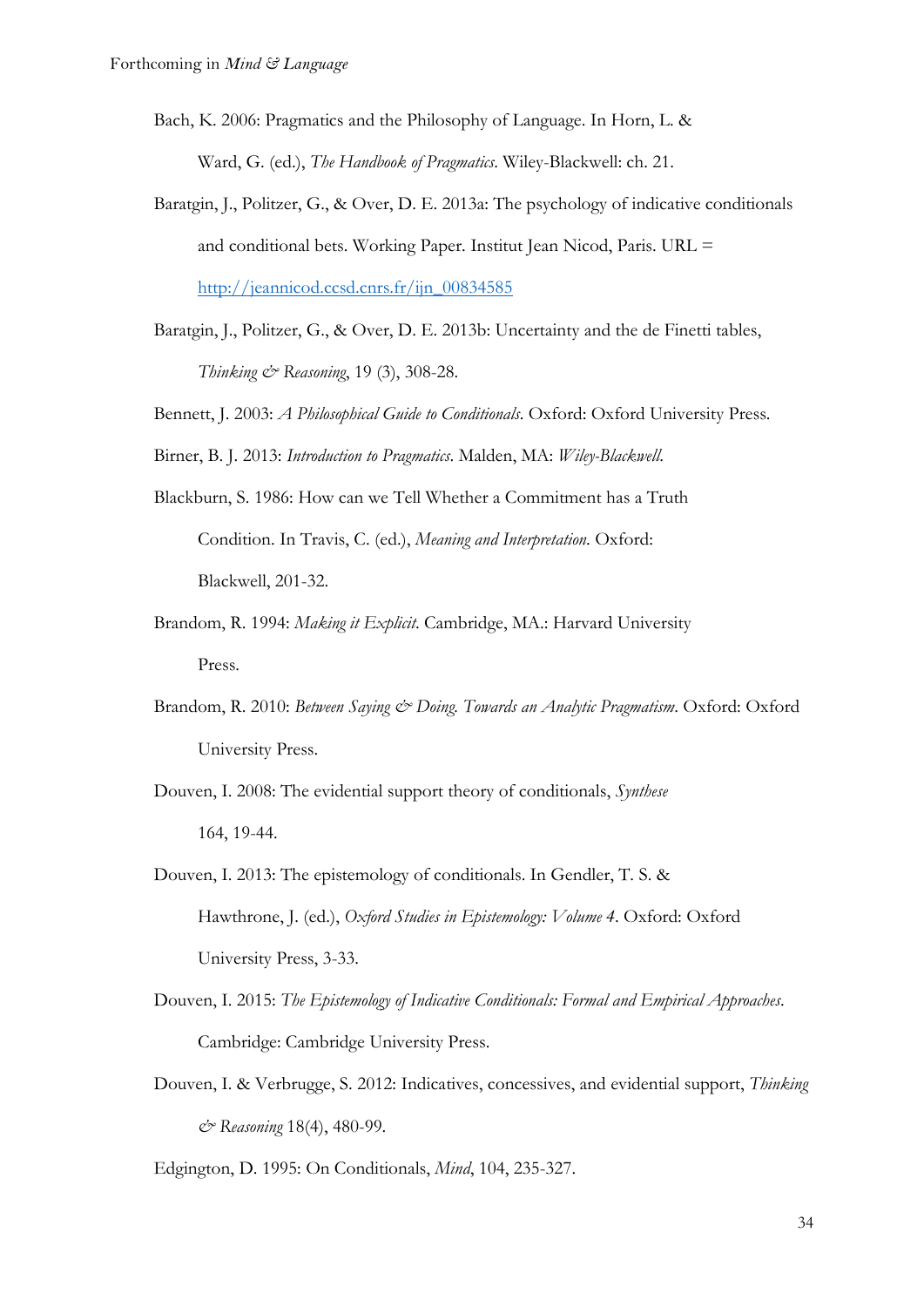Edgington, D. 2003: What if? Questions about Conditionals, *Mind & Language*, 18 (4), 380-401.

Edgington, D. 2006: Conditionals. In Zalta, E. N. (ed.), *The Stanford Encyclopedia of Philosophy*. (Winter 2008 Edition). URL =

<http://plato.stanford.edu/archives/win2008/entries/conditionals/>.

- Evans, J. St. B. T. 2002: Logic and human reasoning: An assessment of the deduction paradigm, *Psychological Bulletin*, 128, 978-996.
- Evans, J. St. B. T. 2012, Questions and challenges for the new psychology of reasoning, *Thinking & Reasoning*, 18 (1), 5-31.

Evans, J. St. B. T. & Over, D. 2004: *If*. Oxford: Oxford University Press.

Gauker, C. 2005: *Conditionals in Context*, A Bradford Book.

Iten, C. B. 2000: *'Non-Truth-Conditional' Meaning, Relevance and Concessives*. Doctoral thesis, University of London. URL =

 $\frac{\text{http://discovery.ucl.ac.uk/1348747/1/324676.pdf}}{$ 

Jäsche, G. B. (eds) 1800: *Immanuel Kants Logik. Ein Handbuch zu Vorlesungen*.

Akademieausgabe, IX, 1923, 1-150.

- Kaplan, D. draft: What is Meaning? Explorations in the theory of *Meaning as Use*. [Unpublished manuscript dated 1997.]
- Krzyżanowska, K. 2015: *Between "If" and "Then:" Towards an empirically informed philosophy of conditionals*. PhD dissertation, Groningen University. URL = <http://karolinakrzyzanowska.com/pdfs/krzyzanowska-phd-final.pdf.>

Manktelow, K. 2012: *Thinking and Reasoning: An Introduction to the Psychology of Reason, Judgment and Decision Making*, Psychology Press.

Mares, E. D. 2007: *Relevant Logic: A Philosophical Interpretation*. Cambridge: Cambridge University Press.

Oaksford, M., & Chater, N. 2007: *Bayesian Rationality: The Probabilistic Approach*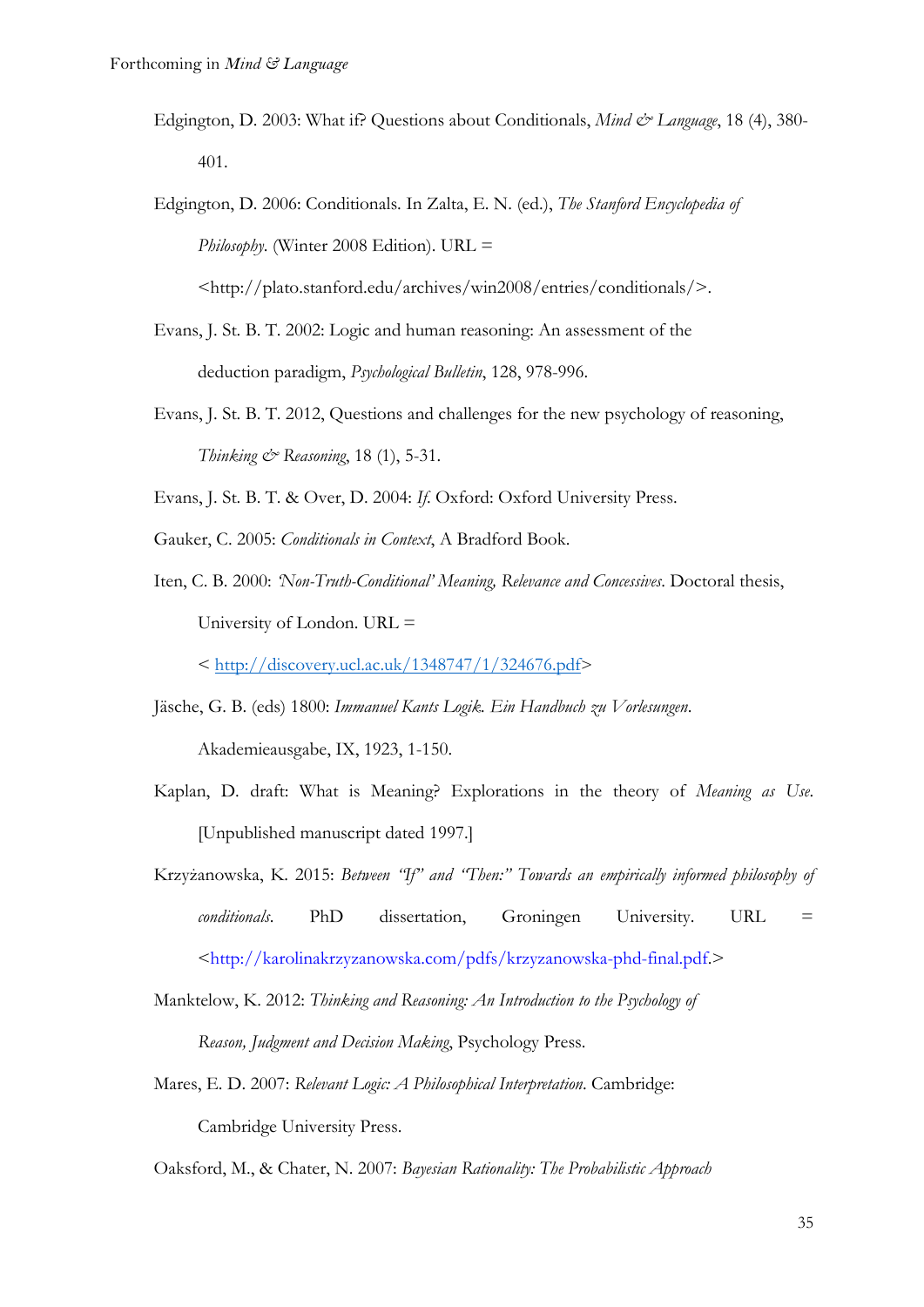*to Human Reasoning*, Oxford University Press.

- Oaksford, M., & Chater, N. (eds) 2010a: *Cognition and Conditionals. Probability and Logic in Human Thinking*, Oxford University Press.
- Olsen, N. S. 2014: *Making Ranking Theory Useful for Psychology of Reasoning*. PhD dissertation, University of Konstanz.

 $URL = \frac{http://kops.uni-konstanz.de/handle/123456789/29353.}$ 

- Pfeifer, N. 2013: The new psychology of reasoning: A mental probability logical perspective, *Thinking and Reasoning* 19 (3), 329-45.
- Politzer, G., Over, D. & Baratgin, J. 2010: Betting on Conditionals, *Thinking & Reasoning*, 16 (3), 172-97.
- Riemer, N. 2010: *Introducing Semantics*, Cambridge University Press.
- Rott, H. 1986: Ifs, Though, and Because, *Erkenntnis*, 25, 345-70.
- Ryle, G. 1950: 'If', 'So', and 'Because'. In Black, M. (ed.), *Philosophical Analysis*. Ithaca: Cornell University Press, 323-40.

Saeed, J. I. 2003: *Semantics*. Blackwell Publishing. (Second Edition)

- Skovgaard-Olsen, N. forthcoming: Ranking Theory and Conditional Reasoning, *Cognitive Science*.
- Spohn, W. 2012: *The Laws of Belief. Ranking Theory and its Philosophical Applications*. Oxford: Oxford University Press.
- Spohn, W. 2013: A ranking-theoretic approach to conditionals, *Cognitive Science*, 37, 1074-1106.
- Spohn, W. 2015: Conditionals: A Unifying Ranking-Theoretic Perspective, *Philosopher's Imprint* 15(1), 1-30.
- Strawson, P. F. 1986: 'If' and '⊃'. In Grandy, R. & Warner, R. (eds), *Philosophical Grounds of Rationality: Intentions, Categories, Ends*. Oxford: Clarendon Press, 229-42.